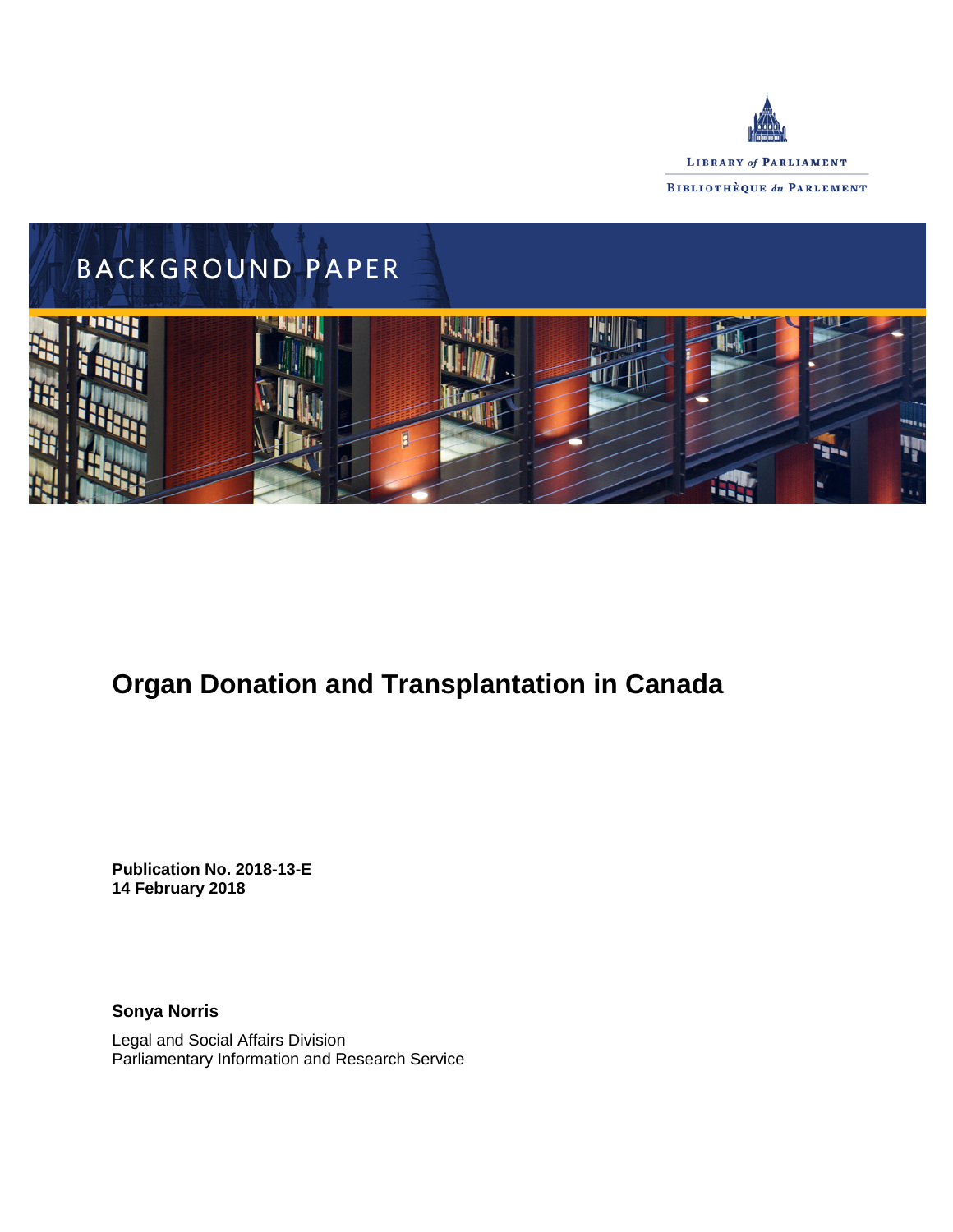Library of Parliament *Background Papers* provide in-depth studies of policy issues. They feature historical background, current information and references, and many anticipate the emergence of the issues they examine. They are prepared by the Parliamentary Information and Research Service, which carries out research for and provides information and analysis to parliamentarians and Senate and House of Commons committees and parliamentary associations in an objective, impartial manner.

© Library of Parliament, Ottawa, Canada, 2018

*Organ Donation and Transplantation in Canada* (Background Paper)

Publication No. 2018-13-E

Ce document est également publié en français.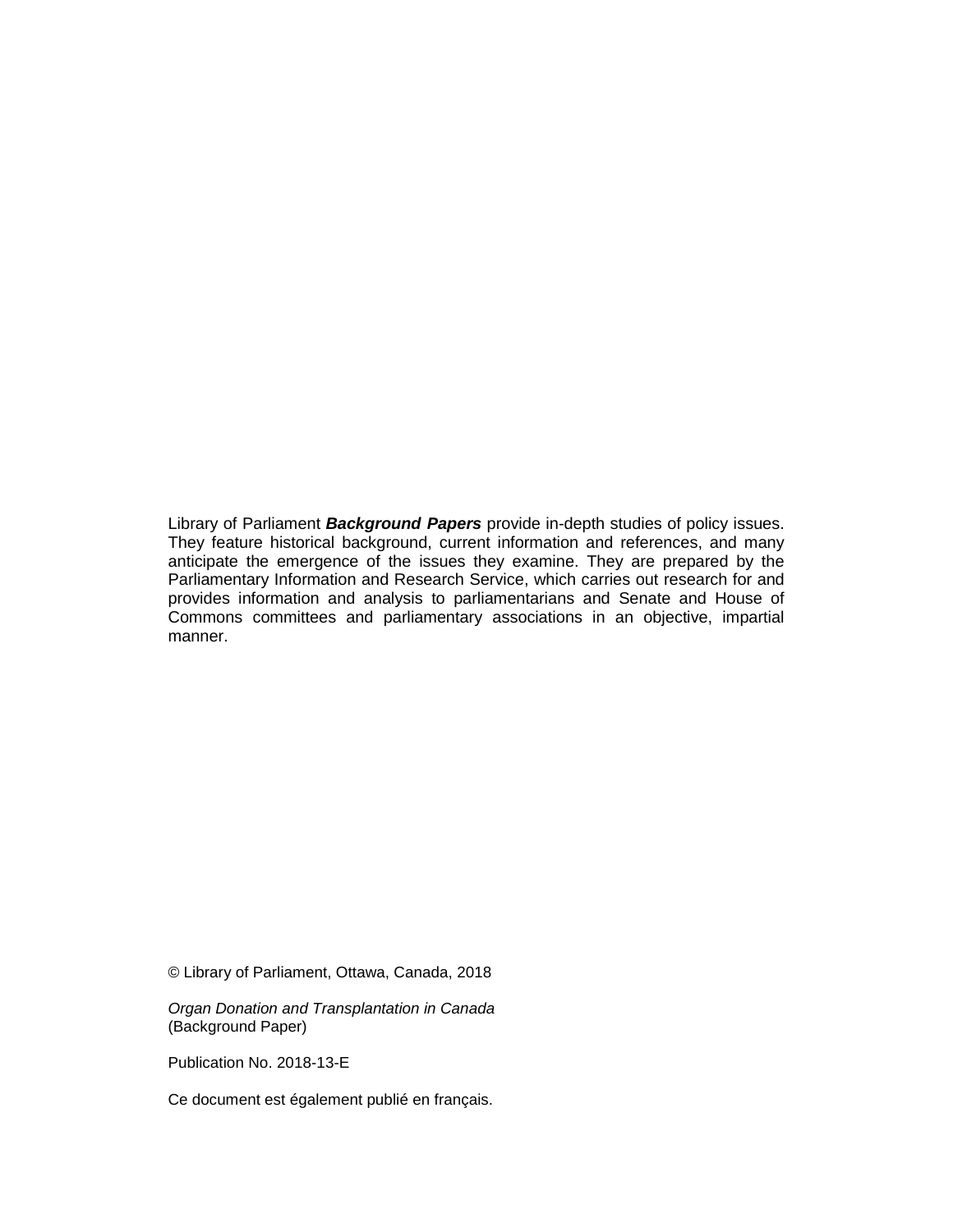# **CONTENTS**

| $\mathbf{1}$ |                                                  |  |
|--------------|--------------------------------------------------|--|
| 2            |                                                  |  |
| 3            |                                                  |  |
|              | 3.1                                              |  |
|              | 3.2                                              |  |
|              | 3.2.1                                            |  |
|              | 3.2.2                                            |  |
|              | 3.2.3<br><b>Comparing Canada's Donor Rates</b>   |  |
|              | 3.3                                              |  |
|              |                                                  |  |
|              | 3.4                                              |  |
|              | 3.5                                              |  |
|              | 3.6                                              |  |
| 4            | ORGAN AND TISSUE DONATION                        |  |
| 5            | INITIATIVES AND POLICIES INTENDED                |  |
|              | 5.1                                              |  |
|              | 5.1.1                                            |  |
|              | 5.1.2<br><b>National Real-Time Waiting Lists</b> |  |
|              |                                                  |  |
|              |                                                  |  |
|              |                                                  |  |
|              |                                                  |  |
|              |                                                  |  |
|              | 5.2                                              |  |
|              | 5.3                                              |  |
|              | 5.4                                              |  |
|              | 5.5                                              |  |
|              |                                                  |  |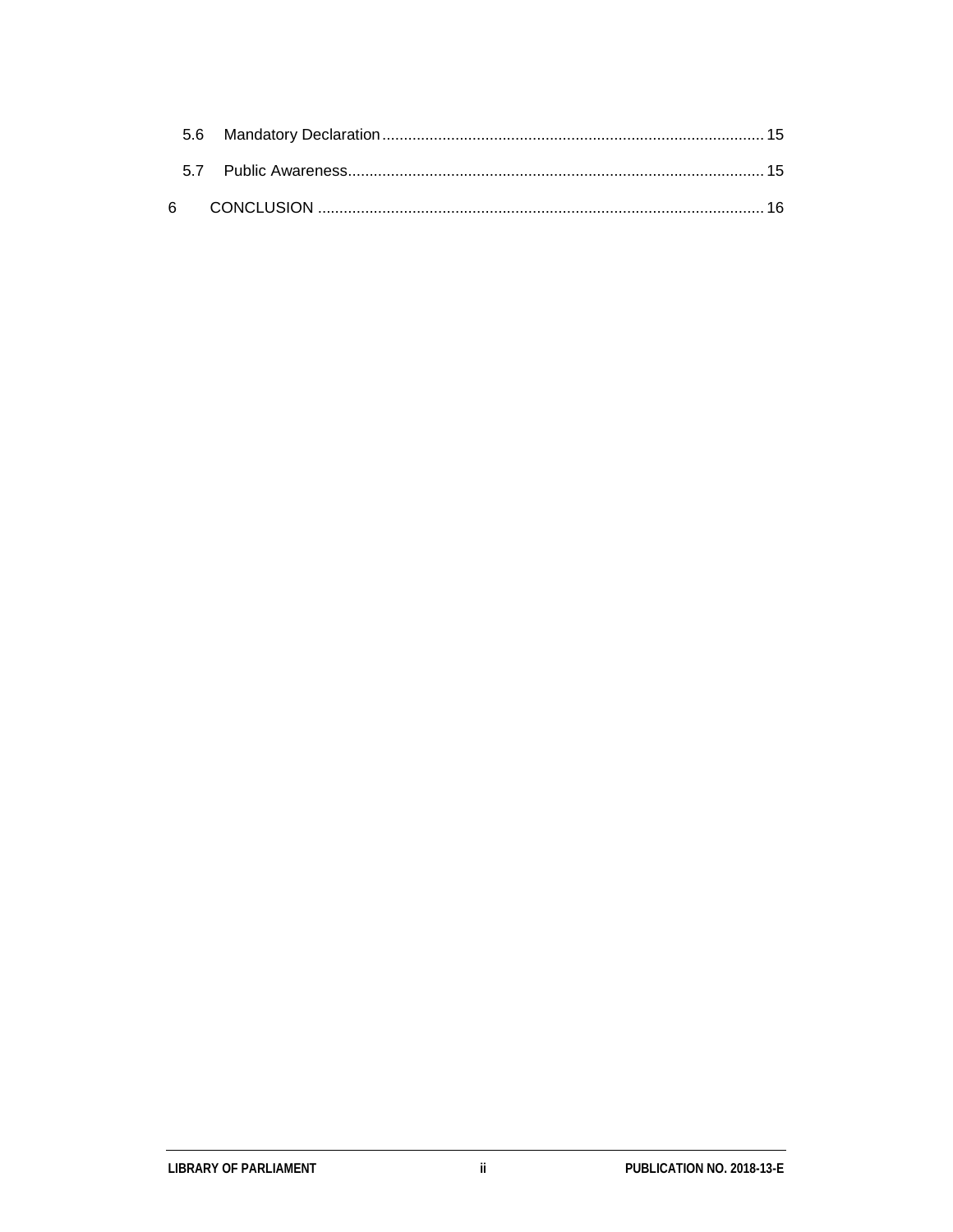# **1 INTRODUCTION**

Despite an increase in the organ donor rate in Canada, the waiting list of Canadians in need of an organ transplant continues to grow. This paper will provide an overview of organ donation and transplantation across Canada, discuss some of the statistics involved and list some of the options for increasing the donor rate.

# **2 BACKGROUND**

In 1999, two reports highlighting concerns about a persistent and growing gap between the supply of and demand for organs and tissues for transplantation in Canada were issued, one by the House of Commons Standing Committee on Health and the other by the National Coordinating Committee on Organ and Tissue Donation, Distribution and Transplantation. [1](#page-19-1)

In April 2001, the Government of Canada announced the creation of the Canadian Council for Donation and Transplantation (CCDT), which would be an advisory body to the Conference of Deputy Ministers of Health in support of efforts by the Conference to coordinate federal, provincial and territorial activities relating to organ donation and transplantation. The CCDT conducted extensive consultations on standards and clinical practice guidelines and made recommendations on the issues of cardiac death, severe brain injury, immunological risk following transplant and medical management to optimize donor organ potential.

In October 2007, the deputy ministers of health for the provinces (except Quebec) and territories agreed that the CCDT's functions would be transferred to Canadian Blood Services and that Canadian Blood Services would assume responsibility for Canada's organ and tissue donation and transplantation system. On 12 August 2008, Canadian Blood Services announced that it had merged with the CCDT and that its mandate would be expanded beyond blood to include organs and tissues.<sup>[2](#page-19-2)</sup> (In Quebec, the organization mandated to coordinate organ donation is Transplant Québec. Its mission includes both optimizing the availability of organs and coordinating their procurement and allocation.<sup>[3](#page-19-3)</sup>)

# **3 TRENDS, STATISTICS AND COMPARISONS**

When considering the trends and statistics in organ donation, as well as when making comparisons of these figures among jurisdictions, it is important to keep a number of variables in mind. A low donor rate, for example, may be more reflective of lower rates of injury and better health care interventions than it is of a lack of altruism or poor recruitment of donors. Similarly, an ever-growing waiting list for organ transplant may indicate that patients are surviving longer while waiting than they once did, rather than a worsening supply of organs for transplant. The following is a discussion of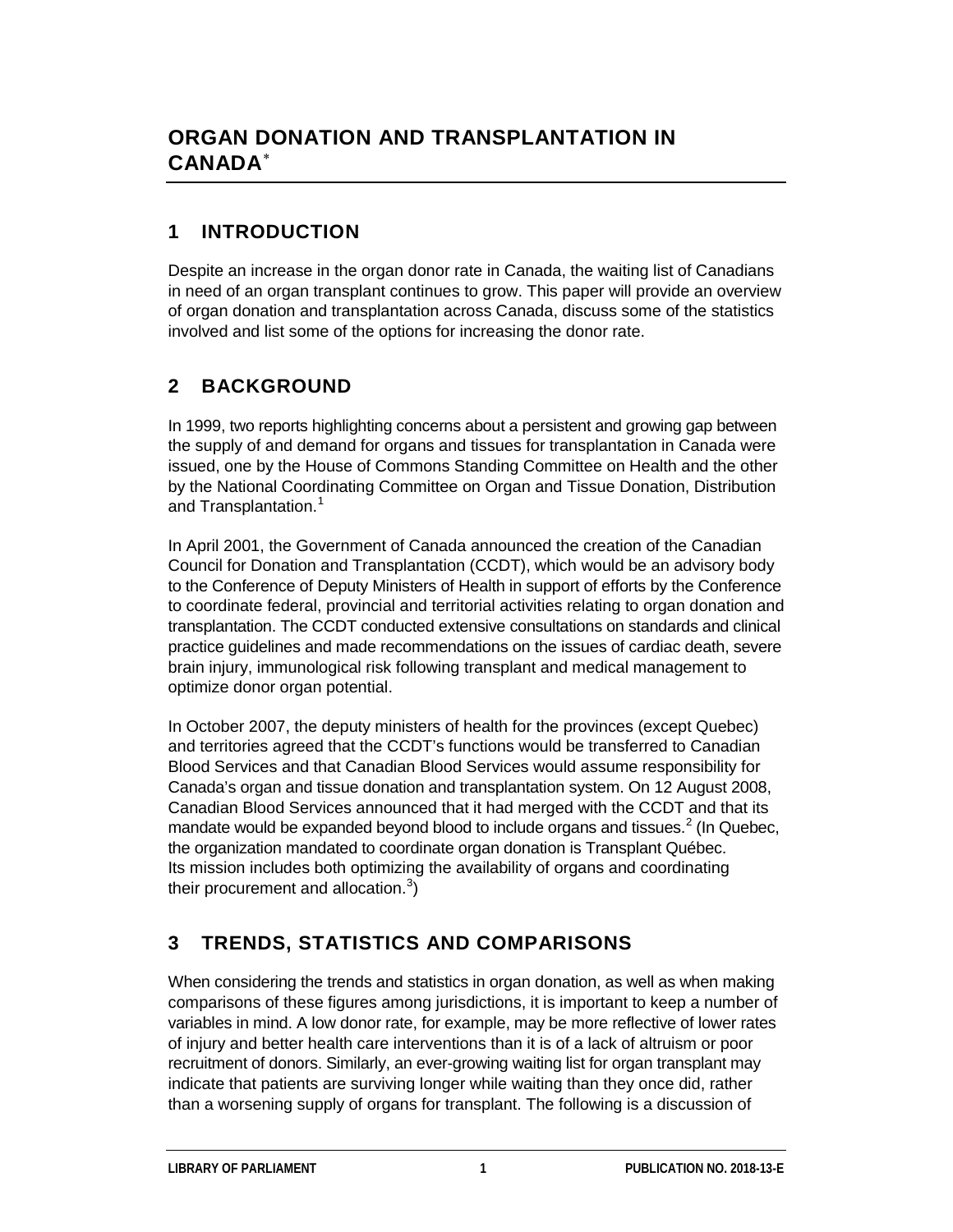Canada's performance in organ donation and transplantation in recent years and how that performance compares with that of other nations.

#### **3.1 DEFINITIONS**

Before defining donor rate, it is important to explain that there are different types of donors. For the purposes of this document, the following definitions apply:

- Intended donor An individual who has indicated a desire to become a donor upon death or, when appropriate, during life.
- Potential donor An individual identified within a health care facility as being appropriate to pursue as a donor; includes those individuals from whom organs may have been procured but not allocated or transplanted.
- Actual donor An individual from whom at least one organ has been procured, allocated and successfully transplanted.
	- Deceased donor An individual who becomes a donor following death, either brain death $<sup>4</sup>$  $<sup>4</sup>$  $<sup>4</sup>$  or cardiac death.</sup>
	- Living/live donor An individual in good health who donates to a recipient.

### **3.2 ORGAN DONATION RATES**

#### 3.2.1 DECEASED ORGAN DONORS IN CANADA

According to the Canadian Institute for Health Information (CIHI), the deceased donor rate in Canada increased by 42% between 2007 and 2016, from 14.7 to 20.9 donors per million population (PMP), which translates to 485 deceased donors in 2007 and 7[5](#page-19-5)8 deceased donors in 201[6](#page-20-0).<sup>5</sup> Each deceased donor can provide up to eight organs,  $6$ although the average number of organs used for transplantation is lower.

In large part, donations from deceased donors come after brain death, the traditional criterion to determine death. Brain death is referred to as "neurologically determined death," or NDD, by CIHI. However, since 2006, donors have been recruited under certain circumstances after cardiac death. Cardiac death is referred to as "cardiorespiratory determined death" or DCD, by CIHI. (Cardiac death is discussed further in section 3.3, "Identifying the Donor Pool.")

The number of deceased donors in this new category has increased steadily since 2006, when there were four DCD donors, only from Ontario. By 2010, all jurisdictions, except Manitoba and Saskatchewan, were considering DCD donors, and 45 DCD donors were obtained that year. $8$  Since that time, all provinces have been equipped to recruit DCD donors. In 2016, this category accounted for almost 25% of all deceased donors.

#### 3.2.2 LIVING ORGAN DONORS IN CANADA

Some organs can be donated from live donors. Living donors can provide a single kidney, a partial liver (lobe), a single lung, or a partial intestine or pancreas (segment or islet cells).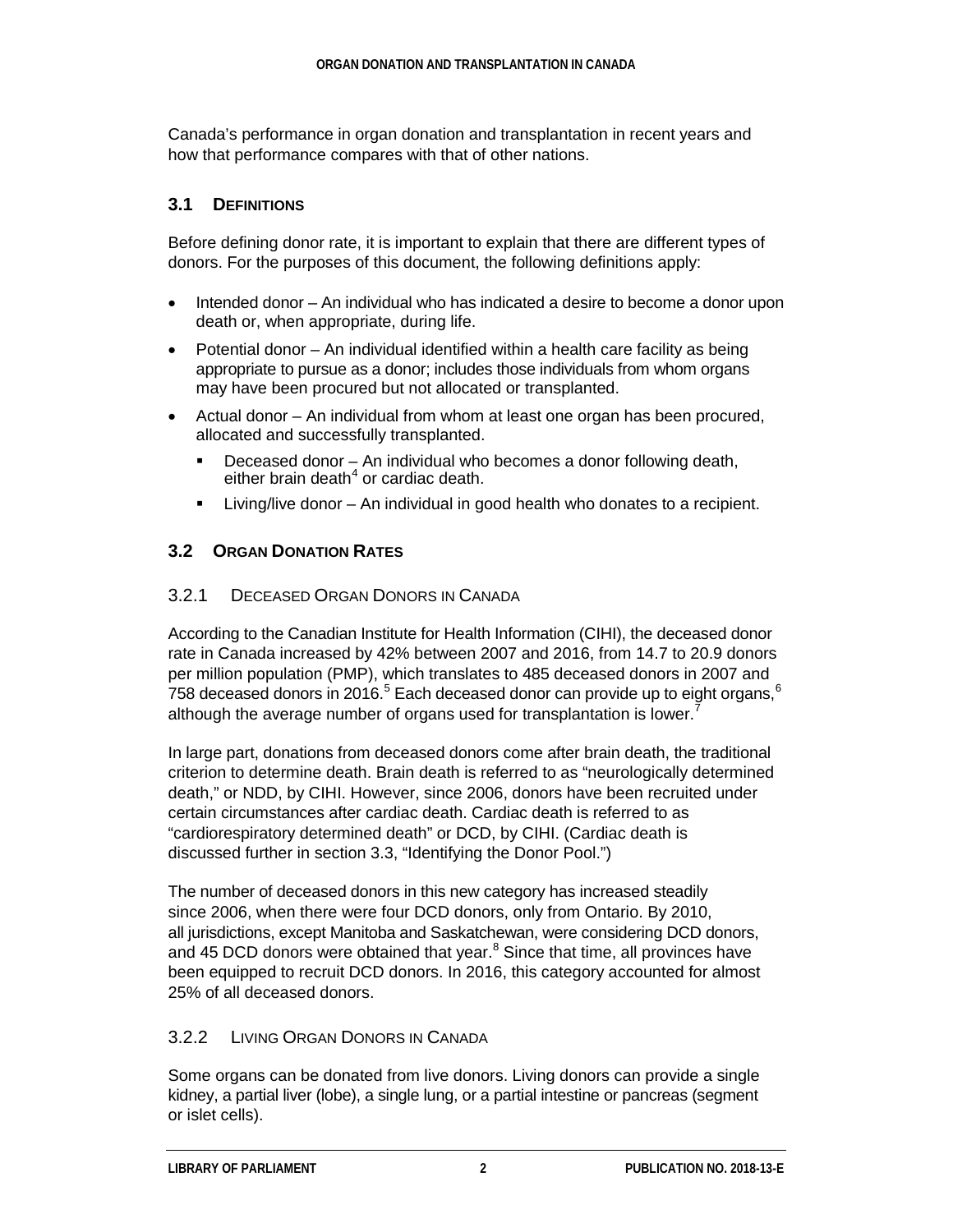Between 2003 and 2012, the number of living donors in Canada grew from 435 to 539, and until 2011, was greater each year than the number of deceased donors.<sup>[9](#page-20-3)</sup> In 2012, the living and deceased donor rates were identical, at 15.5 PMP, but since that time, the living organ donor rate has remained at between 15.0 and 16.6 PMP and has been overtaken by the rising deceased organ donor rate.<sup>[10](#page-20-4)</sup> These trends are illustrated in Figure 1.

Figure 2 illustrates the trends in the number of NDD and DCD donors and the number of living donors in Canada, from 2012 to 2016.

Figure 3 shows the living and deceased organ donor rates across Canada in 2016.



**Figure 1 – Organ Donor Rates in Canada, 2007–2016**





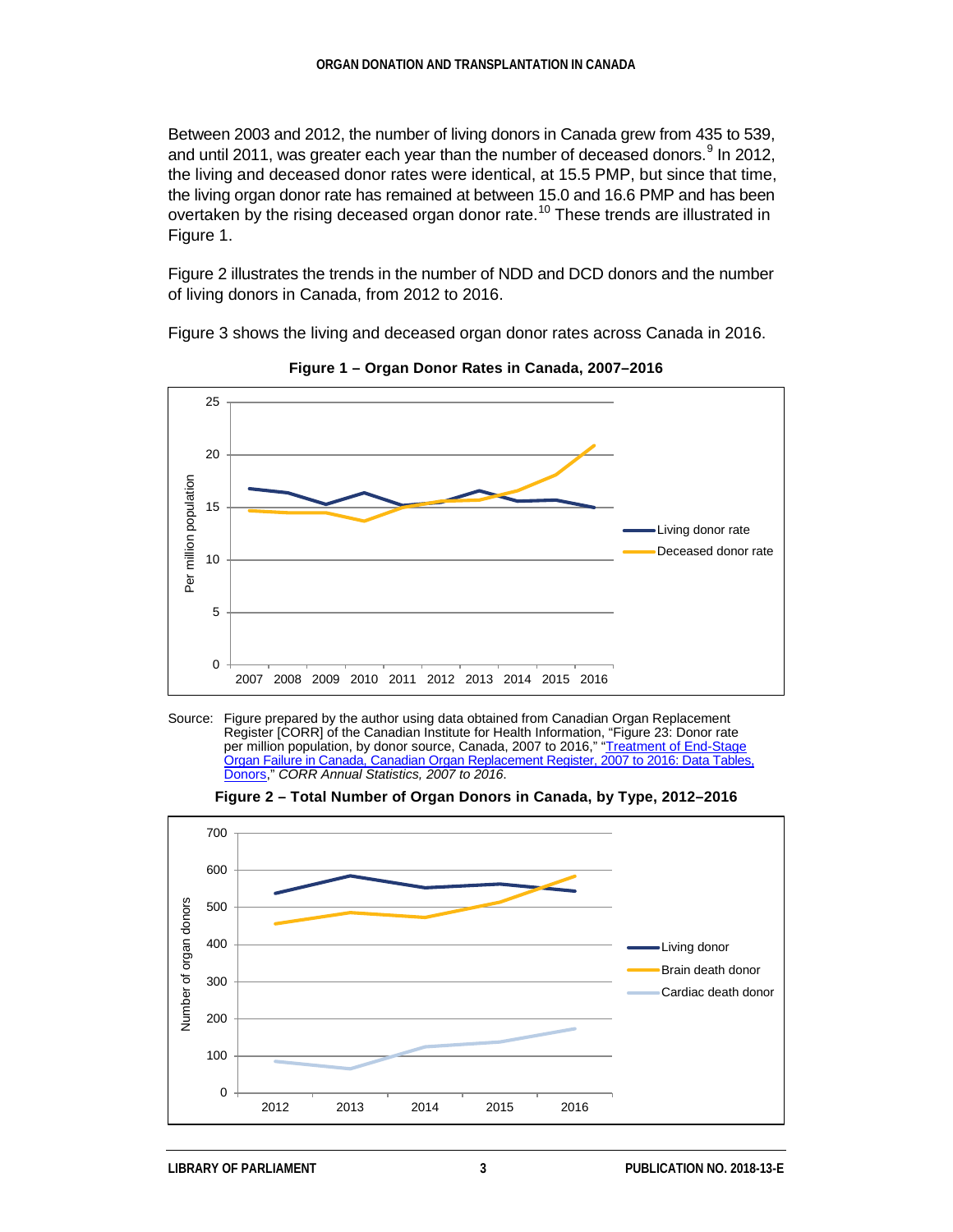Source: Figure prepared by the author using data obtained from Canadian Institute for Health Information, "Table 4: Deceased organ donor type over time, by province/region, Canada, 2012 to 2016," *[e-Statistics Report on Transplant, Waiting List and Donor Statistics: 2016](https://www.cihi.ca/sites/default/files/document/corr_ar-estatistics-2016-en.xlsx) Summary Statistics, January [1 to December](https://www.cihi.ca/sites/default/files/document/corr_ar-estatistics-2016-en.xlsx) 31, 2016*.



**Figure 3 – Organ Donor Rates Across Canada, by Region, 2016**

Source: Figure prepared by the author using data obtained from Canadian Institute for Health Information, "Figures 23–25. Donor rate," ["Treatment of End-Stage Organ Failure in Canada, Canadian](https://www.cihi.ca/sites/default/files/document/corr_ar-donor-data-tables-en.xlsx)  [Organ Replacement Register, 2007](https://www.cihi.ca/sites/default/files/document/corr_ar-donor-data-tables-en.xlsx) to 2016: Data Tables, Donors," *CORR* [Canadian Organ Replacement Register] *Annual Statistics, 2007 to 2016*.

#### 3.2.3 COMPARING CANADA'S DONOR RATES TO THOSE OF HIGHER PERFORMING COUNTRIES

International comparisons of deceased organ donor rates reveal that Canada is not among the highest performers worldwide, although it is usually among the top third of ranked countries. In 2016, Canada ranked  $19<sup>th</sup>$  among 68 countries for deceased organ donor rate with a rate of 20.1 PMP. The top five countries were Spain (43.4 PMP), Croatia (38.6 PMP), Portugal (32.6 PMP), Belgium (31.6 PMP) and the United States  $(U.S.)$  (31.0 PMP).<sup>[11](#page-20-5)</sup>

However, Canada ranks a little better for recruiting living donors than it does for recruiting deceased donors. Data in the same report indicate that Canada ranked 14<sup>th</sup> for living organ donors, with a rate of 15 PMP. In comparison, Turkey ranked first, at 45.8 PMP. The United States had a higher live donor rate than Canada, at 18.6 PMP, while, Spain performed relatively poorly at less than 8 PMP.<sup>[12](#page-20-6)</sup>

The disparity among donor rates can be ascribed to a number of factors. In addition to the specific organ donation and transplantation practices of each country, social, demographic and mortality characteristics can have an impact on the organ donor rate. As well, the definition of "donor rate" can vary from one country to another. For example, some countries include in their calculations those instances in which a donor is identified but ultimately no organ is transplanted into a recipient.<sup>[13](#page-20-7)</sup> This definition would inflate donor numbers relative to Canada, where "donor rate" includes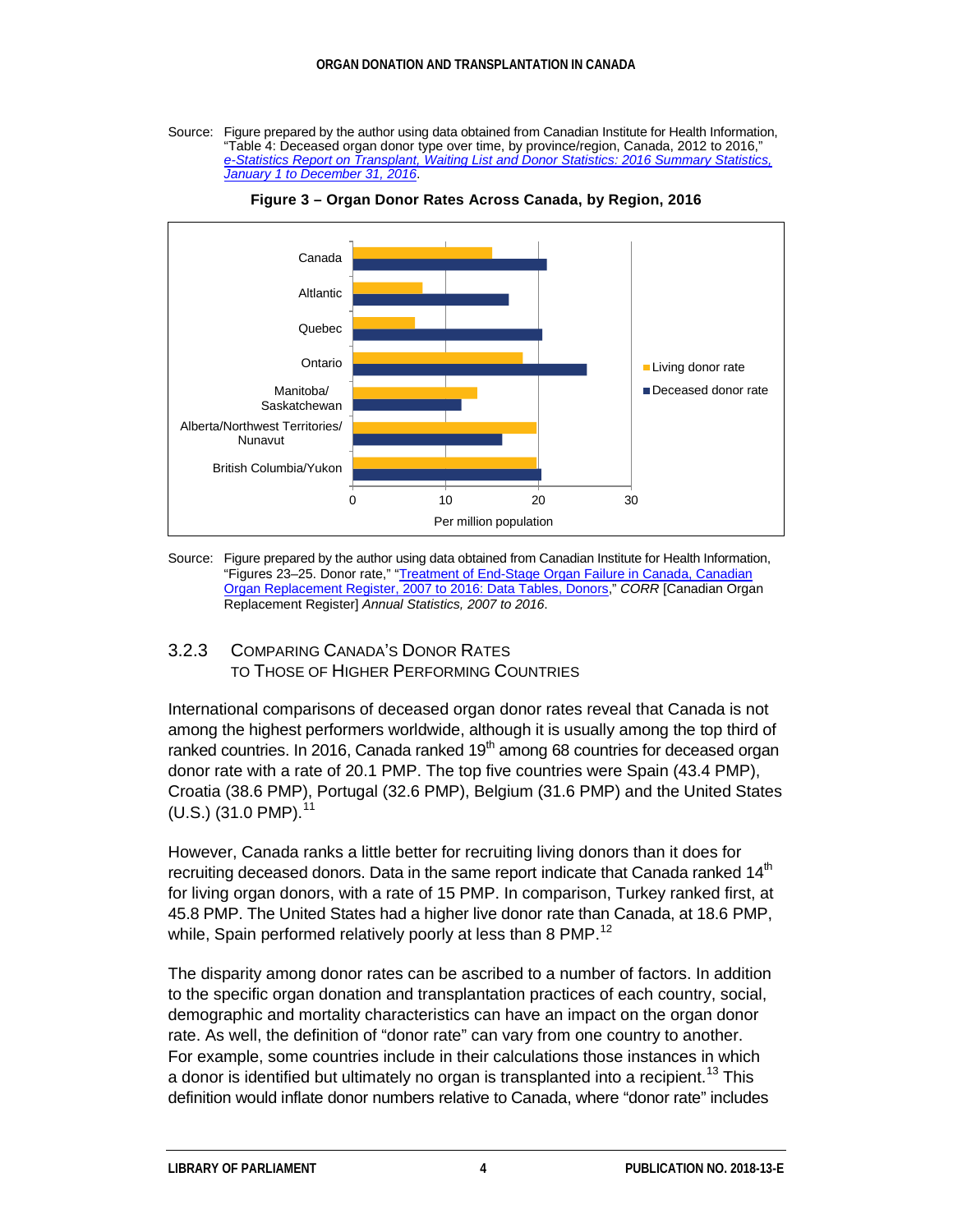only actual donors from whom at least one organ has been procured and successfully transplanted.

Figure 4 provides comparative data of living and deceased organ donor rates in selected countries.



**Figure 4 – Organ Donor Rates, Selected Countries, 2016**

#### **3.3 IDENTIFYING THE DONOR POOL**

There is a tendency to count all members of the general population as "potential donors." However, this is somewhat misleading, because few individuals will ever be in the situation of being considered for organ donation upon their death. Proponents of donor registries (databases containing the names of individuals who wish to donate their organs after death) suggest that such databases better reflect the donor pool. As with the general population, this is not strictly true, because the number of individuals who ultimately become available as possible donors ("potential donors") is a small fraction of those who may be interested in becoming a donor ("intended donors").

Potential deceased organ donors are identified from within the very limited pool of individuals whose death fulfills specific criteria. As mentioned above, this has traditionally meant that the individual would have succumbed to brain death, or NDD. Brain deaths are often the result of such incidents as trauma from a motor vehicle accident or a gunshot wound or a cerebrovascular accident, such as a stroke. The pool of potential donors has expanded slowly in recent years to include cardiac death, or DCD. However, the cardiac death must occur in a hospital, which is equipped to follow the candidate as a potential organ donor. Finally, within this limited pool, the number of candidates may further be reduced because of age. While there is no specific age cut-off in Canada, over the years, there has been a tendency to limit eligibility to individuals under a given age. However, the number of older organ

Source: Figure prepared by the author using data obtained from International Registry in Organ Donation and Transplantation, *Final [Numbers](http://www.irodat.org/img/database/pdf/IRODaT%20newletter%20Final%202016.pdf) 2016*, December 2017.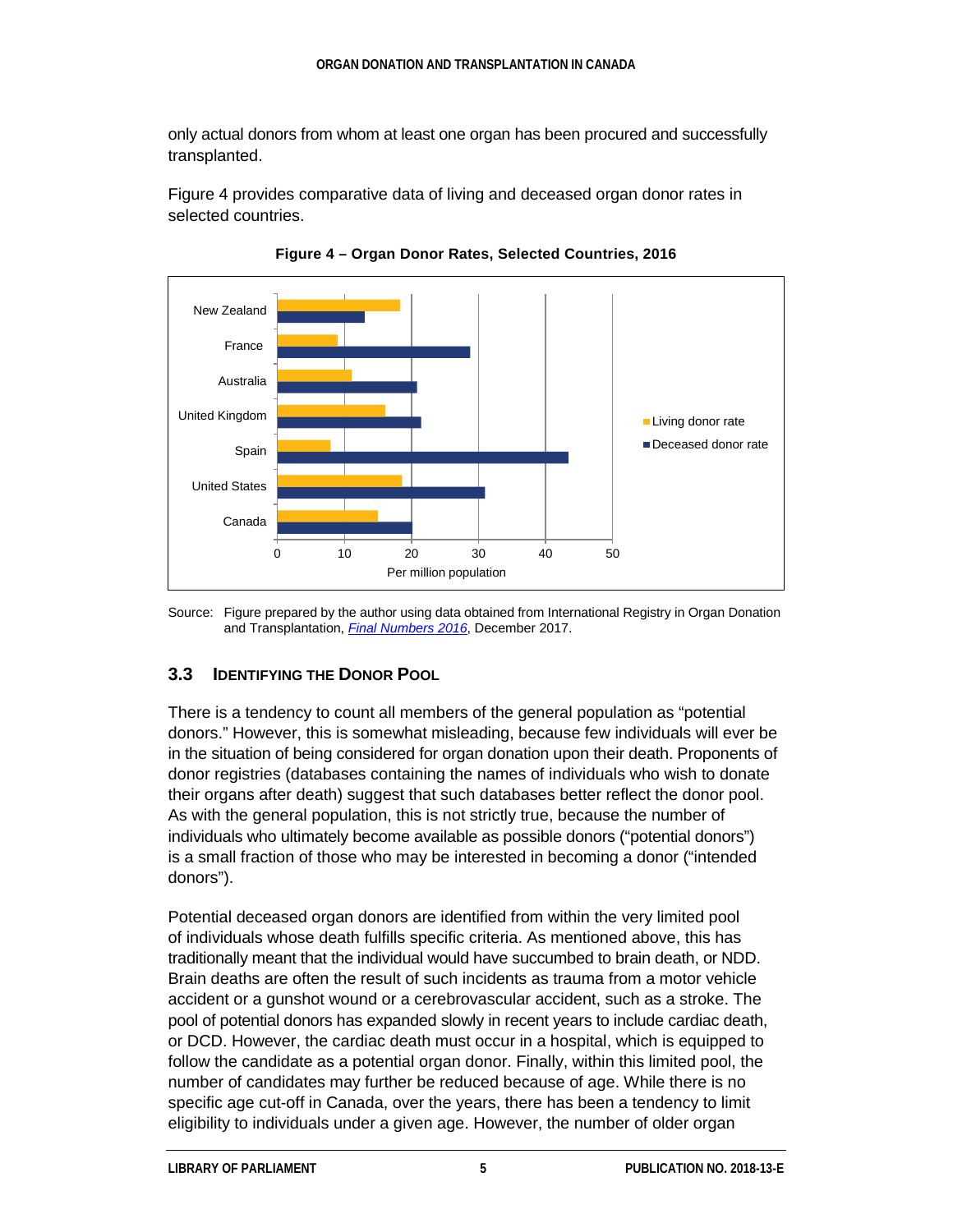donors has increased recently, as candidates are assessed on a case-by-case basis.[14](#page-20-8)

In 2006, some provinces began to expand the eligibility criteria for the type of death following which organs could be donated. Information from CIHI indicates that in 2006, Ontario and Quebec were the first provinces to consider individuals who succumbed to cardiac death, or DCD, as organ donor candidates. Now, all jurisdictions in Canada consider organ donation following DCD. According to a recent study, the acceptance of organs following DCD in Ontario has expanded the donor pool and increased overall transplant activity.<sup>[15](#page-20-9)</sup>

Circumstances that could result in organ donation after DCD include cardiac arrest in someone already brain dead, unsuccessful resuscitation of a person in cardiac arrest, and cardiac arrest following withdrawal of treatment in the intensive care unit. The last is referred to as "controlled" DCD because preparations for organ removal and preservation can be initiated before the donor's death, thereby controlling the timing of the withdrawal of treatment.<sup>[16](#page-20-10)</sup>

### **3.4 USE OF DONATED ORGANS**

In 2016, 1,302 individuals, living and deceased, donated organs in Canada, and 2,906 organs were transplanted. This represented 331 more organs than were transplanted in 2015, and 775 more than in 2011. Over half of the transplanted organs were kidneys (1,731), followed by livers (579), lungs (302), hearts (202) and pancreases (92).<sup>[17](#page-20-11)</sup> The average number of organs used for transplantation from deceased donors, where multiple organs are available for transplant, fluctuated between 3.4 and 3.8 from 1999 to 2008.<sup>[18](#page-20-12)</sup>

#### **3.5 NON-USE OF ORGANS**

As already discussed, Canada does not include in its donor rate calculations potential donors whose organs were not used (either because the organs were not recovered or because they were not transplanted). There are numerous reasons why organs are not used, only some of which can be controlled and possibly targeted as areas through which organ donor rates could be improved. For example, organ damage or other anatomical damage, and poor organ function are reasons for non-use that cannot be overcome, but logistical problems experienced by the donation and transplant teams, and failure to search for or locate potential recipients are circumstances that could be addressed.

The logistical issues and identification of compatible recipients could be improved with an information management system like the real-time national waiting list operated by the private, not-for-profit United Network for Organ Sharing (UNOS) in the United States<sup>[19](#page-20-13)</sup> through the Organ Procurement and Transplantation Network (OPTN). Created under the *National Organ Transplant Act* of 1984, the OPTN links all professionals involved in the donation and transplant system by maintaining the national waiting list and allocating donated organs on an "equity basis."<sup>[20](#page-20-14)</sup> All U.S. transplant centres and organ procurement organizations are members of the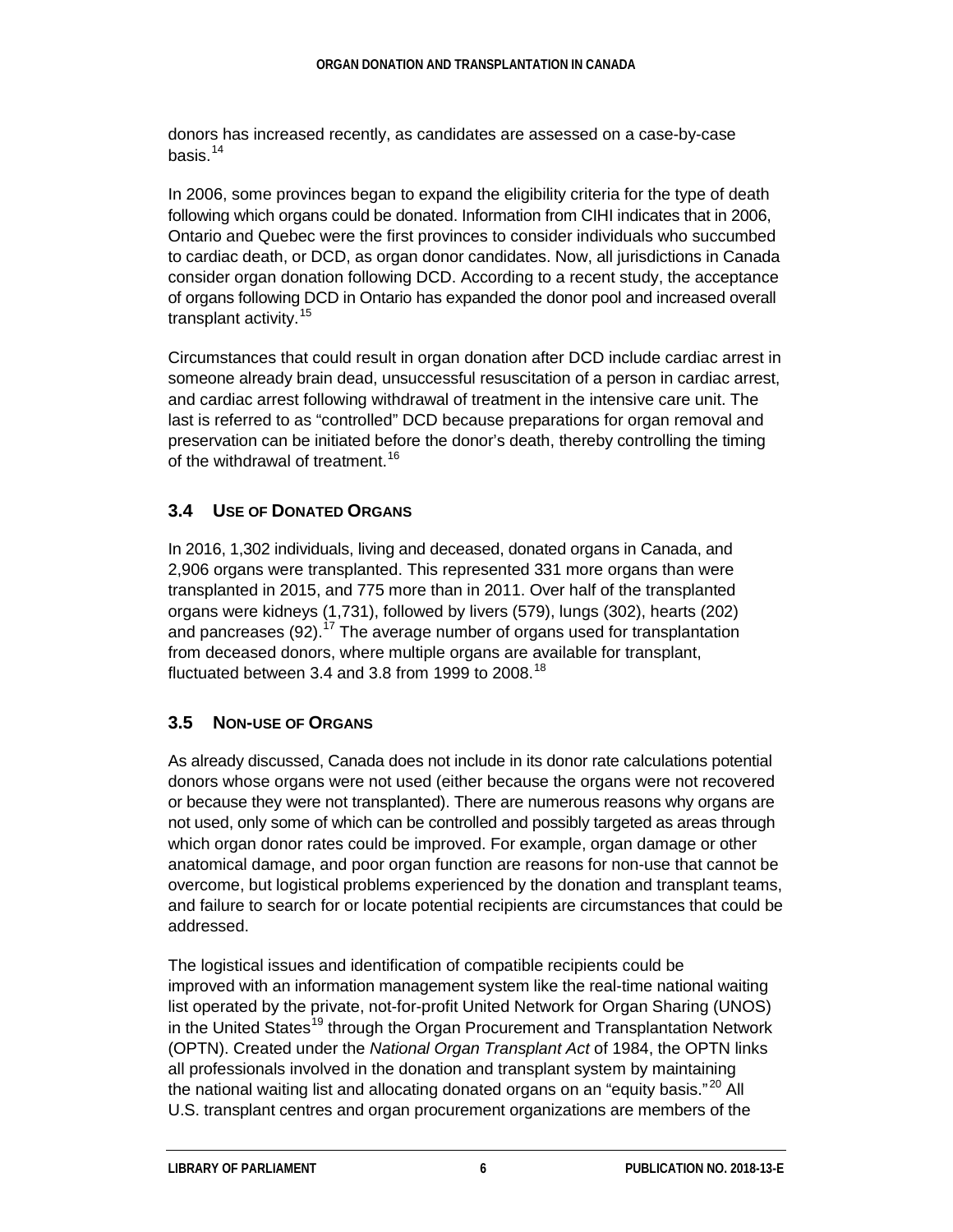OPTN. (The U.S. national waiting list is discussed in greater detail in section 5.1, "Registries," in this paper.)

#### **3.6 TRANSPLANTS AND CANDIDATES AWAITING TRANSPLANTS**

In 2016, 256 Canadians died waiting for an organ, and at the end of the year, 4,469 people were awaiting an organ transplant. These figures had dropped slightly from 2015, when 261 people died, and 4,587 people awaited transplants at the end of the year. $21$ 

Although Canada's living donor rate is higher than that of many countries, the need for organs cannot be addressed by this group alone, since living donors are not permitted to donate many organs. As long as there is a gap between the number of organs available for transplant and the number of organs needed, there will be a need to explore options for increasing both the deceased and living donor rates.

### **4 ORGAN AND TISSUE DONATION AND TRANSPLANTATION REGULATIONS**

In December 2007, federal regulations for organ and tissue donation and transplantation came into effect. Health Canada indicated that the purpose of the new regulations was "to minimize the potential health risks to Canadian recipients resulting from transplantation." [22](#page-20-16) The *Safety of Human Cells, Tissues and Organs for Transplantation Regulations* standardize the screening and testing of potential donors in Canada and are described as reflecting the best practices already in place across the country. $^{23}$  $^{23}$  $^{23}$ 

The regulations require that the procuring health care facility do the following to determine donor suitability:

- obtain donor information and history;
- perform a physical exam of the donor;
- perform certain tests for disease and disease agents; and
- ensure that the donor is not unsuitable to donate on the basis of exclusionary criteria (described below).

The regulations incorporate by reference the *Cells, Tissues, and Organs for Transplantation and Assisted Reproduction: General Requirements* ("the general standard"), a document prepared by and available from the CSA Group (previously known as the Canadian Standards Association). The regulations stipulate that the general standard provides the criteria for determining donor suitability and establishes exclusionary criteria for:

- death from unknown causes;
- infection from a prion disease, such as Creutzfeldt-Jakob disease or encephalitis;
- affliction with dementia; and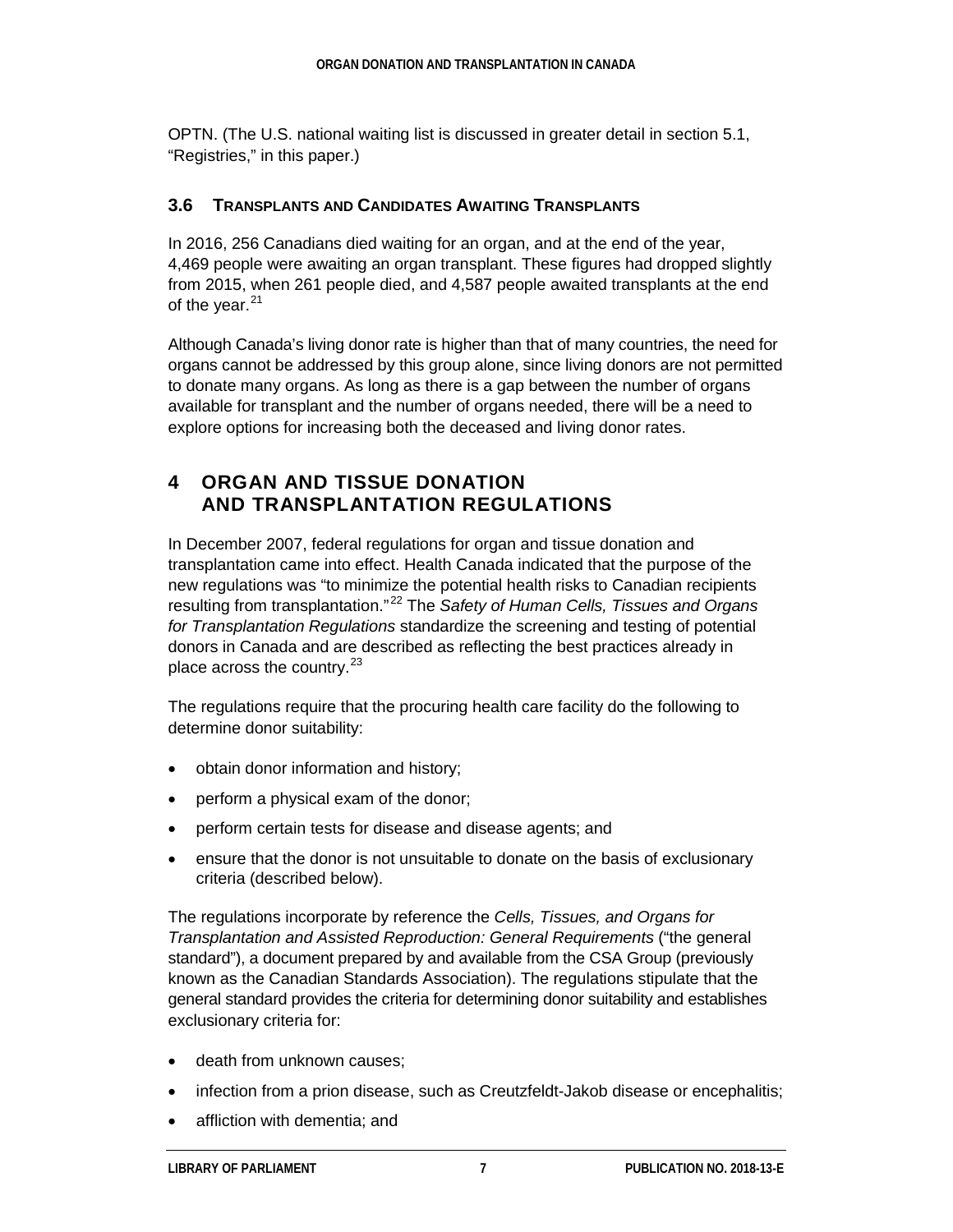• infection, or a high risk of infection, with HIV, viral hepatitis or rabies.

Annex E to the general standard expands on the category of individuals at risk for HIV and viral hepatitis, primarily hepatitis B and C (HBV and HCV). The exclusionary criteria listed in the annex are the following:

- men who have had sex with men in the preceding five years;
- persons who have used intravenous, intramuscular or subcutaneous drugs in the preceding five years;
- persons with hemophilia who have received clotting factor concentrates;
- persons who have traded sex for money or drugs in the preceding five years;
- persons who have had sex in the past year with someone described in the above categories;
- persons who have been directly exposed in the preceding year to known or suspected HIV-, HBV- or HCV-infected blood;
- current correctional institution inmates or individuals who have been incarcerated for 72 consecutive hours in the preceding year;
- persons who, within the preceding year, have undergone tattooing or ear or body piercing with shared instruments; and
- persons who have had close contact within the preceding year with another person having clinically active hepatitis.

However, sections 40 and 41 of the regulations allow for "exceptional distribution" and permit the use of organs from donors who would fall under the exclusionary criteria under certain conditions, including an informed consent from the recipient and the placement of a copy of the notice of exceptional distribution in the records of both the establishment that distributes the organs and the establishment that transplants them.

# **5 INITIATIVES AND POLICIES INTENDED TO BOOST ORGAN DONOR RATES**

#### **5.1 REGISTRIES**

Containing information about donors and recipients, a national registry can help authorities to identify who is willing to provide an organ or who requires one. While a database of donors might be helpful in identifying greater numbers of donors, a transplant recipient database can help to improve efficiency in identifying compatible recipients.

Some factors may affect the usefulness of a donor registry that helps to identify individuals who have expressed their intent to donate their organs should they become candidates. These include the efficiency of coordinators in recruiting candidate donors who are registered, the administrative burden of maintaining the registry, and the role of family consent.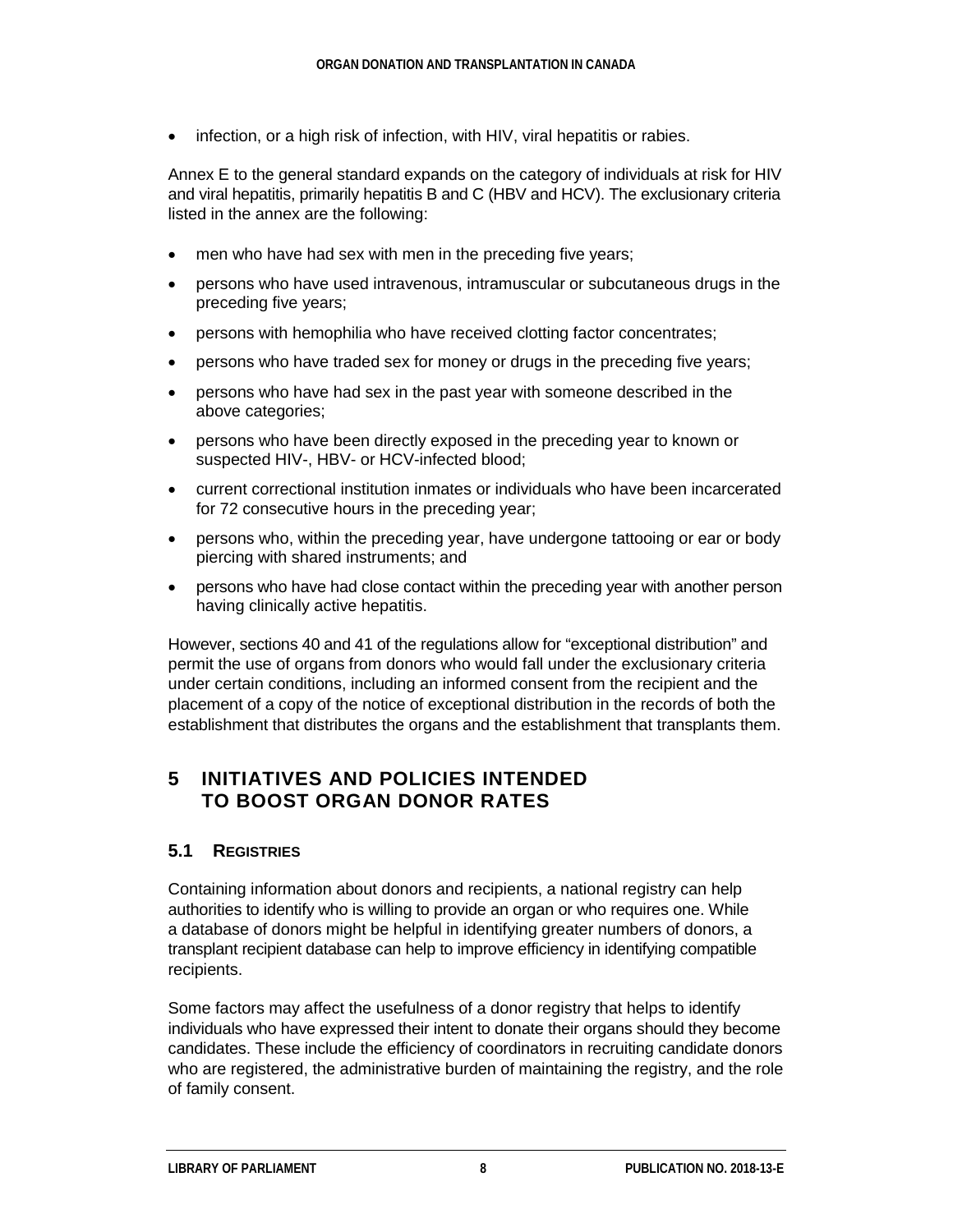Another limiting factor for both the donor and waiting list registries is geography. The viability of retrieved organs is measured in hours and the faster an organ can be transplanted, the better the chances are for a successful outcome. For example, transplantation should occur within eight hours for a liver or a pancreas, four hours for a heart, and two hours for a double heart and lung transplant. The time constraint limits recipient possibilities in a large country, like Canada, which do not exist in smaller countries, like Spain.

Several types of registry are described below.

#### 5.1.1 DATABASES OF INTENDED DONORS

Also referred to as a donor registry, a database of intended donors is what most people have in mind when they discuss a national registry. It refers to a database of names or other identifying information of individuals who have registered their intent to donate one or more organs and tissues after death. The registry can be set up to register consent to donate only or, as is the case in Australia, to register either consent or refusal to become a donor.

While there is no national database in Canada, all provinces and territories provide some means of registering intent to donate, listed below.

**British Columbia:** BC Transplant's Organ Donor Registry allows residents to register their intent online to become donors or not to become donors. $^{24}$  $^{24}$  $^{24}$ 

**Alberta:** The Alberta Organ and Tissue Donation Registry permits residents to register, edit and update their consent online to donate. $25$ 

**Saskatchewan:** The province does not operate a registry. Rather, residents can request a sticker to place on their health card to identify them as intended donors. $^{26}$  $^{26}$  $^{26}$ 

**Manitoba:** Through Transplant Manitoba's Sign Up for Life.ca, residents can register, as well as check and update their consent to donate, online. $27$ 

**Ontario:** The Trillium Gift of Life Network operates an organ and tissue donor registry. Residents can register, as well as check and update their consent to donate, online.<sup>[28](#page-21-1)</sup>

**Quebec:** Quebec's Régie de l'assurance maladie du Québec operates a donor registry. Residents can register their intent to donate online or by affixing a signed sticker to their health cards.<sup>[29](#page-21-2)</sup>

**New Brunswick:** There is no online organ donor registry in New Brunswick. Instead, residents can indicate their desire to become donors when they update or renew their provincial health insurance cards.

**Nova Scotia:** There is no online organ donor registry in the province. Instead, residents can complete a form that can be mailed or faxed to the Nova Scotia health department's organ donation program.<sup>[30](#page-21-3)</sup>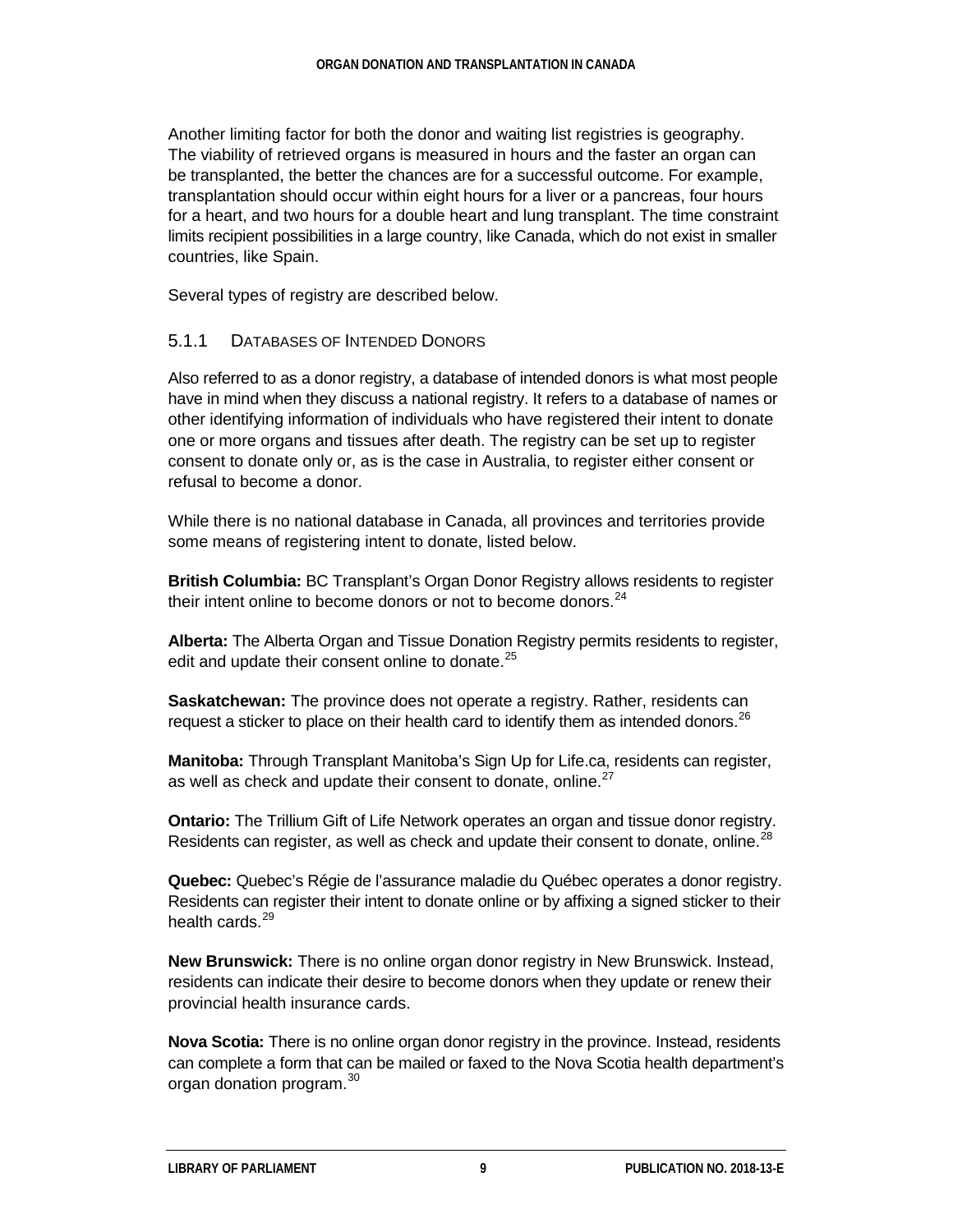**Prince Edward Island:** There is no online registration in the province, but residents may register whether they intend to donate by completing a form and submitting it to the Prince Edward Island medicare office. $31$ 

**Newfoundland and Labrador:** There is no online registry in the province, but residents can indicate and update their intent to donate on Medical Care Plan applications for health coverage. Once a resident registers, the words "organ donor" appear on the newly issued health card. $32$ 

**Yukon, Northwest Territories and Nunavut:** Residents can complete a form and submit it to the territorial health insurance office to register their intent to donate. In addition to being added to the registry, intended donors receive a sticker to put on their health cards.<sup>[33](#page-21-6)</sup>

A national donor registry could be created through the voluntary participation of the provinces by combining provincial databases into a single registry. However, provinces could argue that this approach would encroach on their jurisdiction, and it might create a cumbersome and costly system.

At any rate, creating a national donor base in this way would not necessarily result in higher organ donor rates. Without an awareness and education campaign, a database, voluntary or otherwise, might be undermined by such factors as the withholding of family consent and the belief among many that if consent is granted before their deaths, less effort will be put into saving their lives. This latter perception may explain the discrepancy between the high proportion of people who say they support organ donation and the low percentage of individuals who sign their donor cards.

#### 5.1.2 NATIONAL REAL-TIME WAITING LISTS FOR PATIENTS REQUIRING TRANSPLANTS

Proponents of real-time wait lists sometimes point to the registry operated in the United States as an example to follow. When an organ donor has been identified and consent obtained in the U.S., the procuring organization accesses the national transplant computer system operated by the OPTN, either online or by contacting the UNOS Organ Center directly, to enter donor information, and a donor–recipient search for a match is run for each donated organ. The resulting list of potential recipients is ranked according to objective medical criteria (e.g., blood type, tissue type, and size of the organ, as well as medical urgency of the patient's situation, time already spent on the waiting list and distance between donor and recipient). Each organ has its specific criteria.

Using the list of potential recipients, the local organ procurement coordinator or an organ placement specialist contacts the transplant centre of the highest-ranked patient and offers the organ. If the organ is turned down, the organ procurement coordinator or placement specialist contacts the transplant centre for the next potential recipient on the match list. Once the organ is accepted for a patient, UNOS assists with the transportation arrangements, and the transplant surgery is scheduled.<sup>[34](#page-21-7)</sup>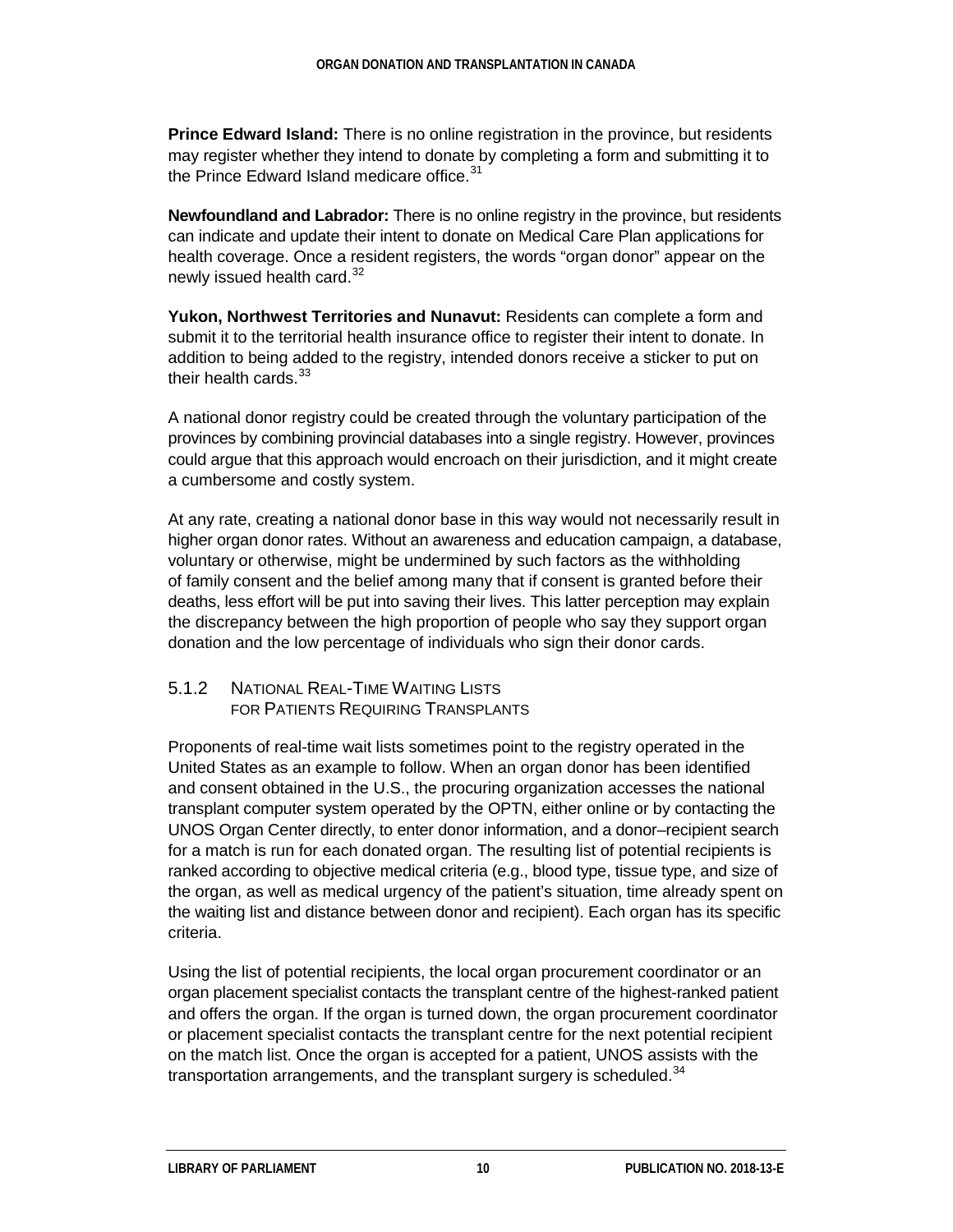As mentioned above, Canada does not have a centralized list of all patients waiting for an organ. However, since accepting responsibility for Canada's organ and tissue donation and transplantation system, Canadian Blood Services has developed, with the participation of all jurisdictions, including Quebec, the Canadian Transplant Registry. It consists of three national patient registries, described below.

#### 5.1.2.1 KIDNEY PAIRED DONATION PROGRAM

On 24 June 2009, Canadian Blood Services announced the first kidney transplants performed through the Living Donor Paired Exchange (LDPE), the first registry of its kind in Canada. The LDPE, which is both a donor and a recipient registry, aims to optimize the use of kidneys from living donors. It registers pairs of individuals: a willing donor and a needy recipient looking for another donor/recipient pair where tissue type and blood group make "swapping" possible. If an individual is willing to donate a kidney to a certain recipient but is not a match for that recipient, the donor may register and possibly be a match for another recipient. In 2014, the program was renamed the Kidney Paired Donation (or KPD) Program. Between 2009 and 2017, the KPD Program facilitated 543 kidney transplants.  $35$ 

#### 5.1.2.2 NATIONAL ORGAN WAITLIST

The National Organ Waitlist (NOW) was launched in June 2012. NOW is a real-time, online listing of Canadians awaiting transplant for all organs except kidneys (heart, lung, liver, pancreas and bowel, or multiple organs). Provincial and territorial donation and transplantation programs can access the secure database to identify patients in the most critical need anywhere in Canada. NOW alerts are also sent regularly to health care subscribers to provide information about wait times and organ availability.<sup>[36](#page-21-9)</sup>

#### 5.1.2.3 HIGHLY SENSITIZED PATIENT PROGRAM

The Highly Sensitized Patient (HSP) program was launched in fall 2013 as a cooperative effort of the provincial transplant programs to provide kidneys for donation to patients whose immune systems are highly sensitized. It provides a registry for kidney transplant candidates who are difficult to match and includes efforts to help find donors for these highly sensitized patients through national sharing. Since 2013, the HSP Program has facilitated 368 kidney transplants.  $37$ 

#### 5.1.3 LIVING DONOR REGISTRY

Canadian Blood Services operates the OneMatch Stem Cell and Marrow Registry, which is a registry of potential live donors of bone marrow or circulating peripheral blood (both sources of stem cells) for all provinces except Quebec. In Quebec, Héma-Québec operates the Stem Cell Donor Registry.<sup>[38](#page-21-11)</sup> Both registries are part of the international Bone Marrow Donors Worldwide network, which provides access to 25 million potential donors around the world.<sup>[39](#page-21-12)</sup>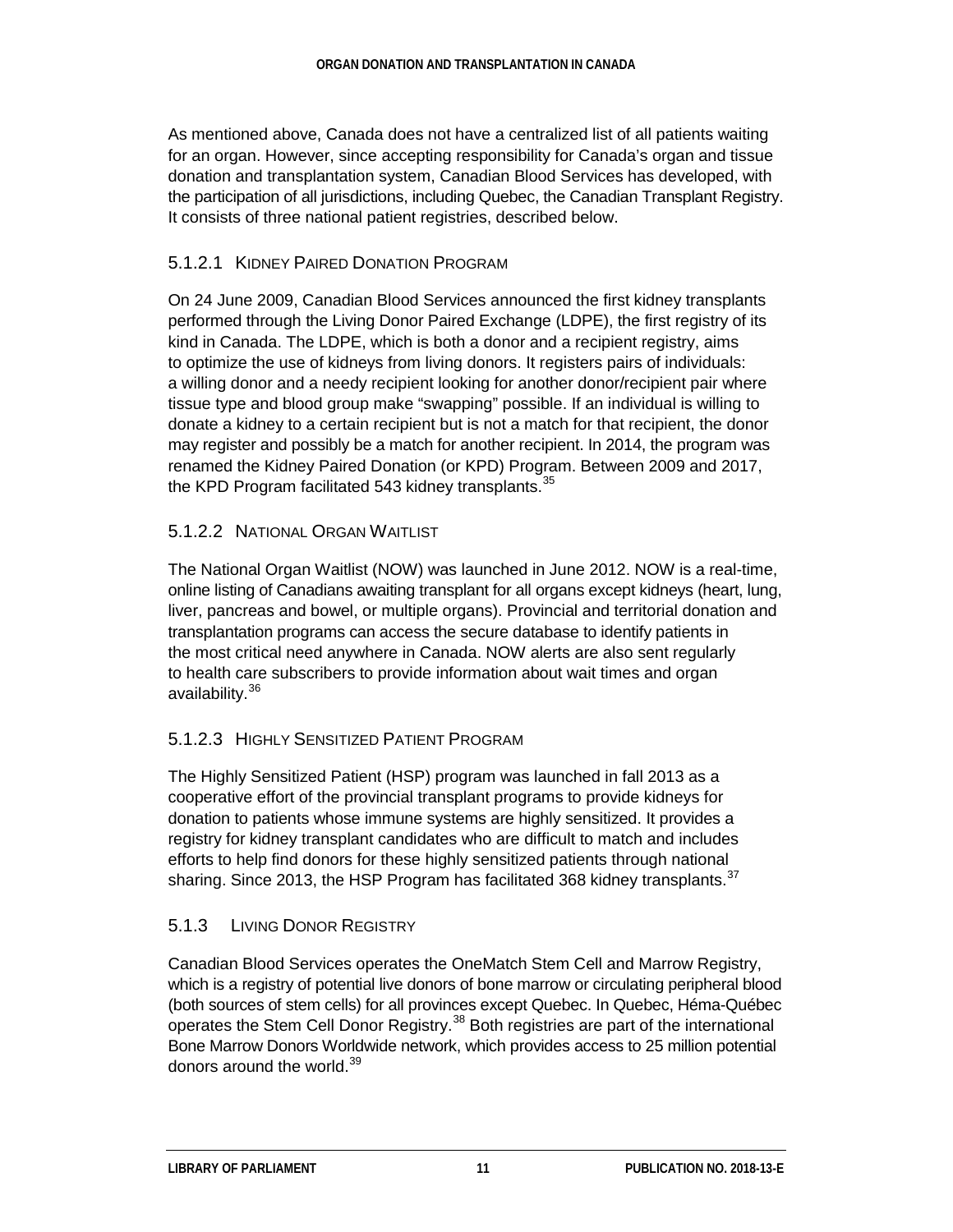#### **5.2 CORD BLOOD BANK**

Umbilical cord blood is a rich source of stem cells, which are used in the treatment of blood disorders such as aplastic anemia and leukemia. Stem cell transplants from cord blood result in less tissue rejection than stem cell transplants from other sources. On 14 March 2011, the provincial and territorial ministers of health (except Quebec's minister) announced that they would together fund a national public umbilical cord blood bank, to be created and managed by Canadian Blood Services. The Cord Blood Bank now includes multiple collection and storage facilities.<sup>[40](#page-21-13)</sup> Héma-Québec has created a provincial public cord blood bank.<sup>[41](#page-21-14)</sup>

#### **5.3 PRESUMED CONSENT**

Another option often suggested as a way to increase the donor rate is presumed consent, sometimes called the opt-out system. Under this approach, consent to donate is presumed unless a person has expressly indicated otherwise during his or her lifetime. In Canada, all provinces and territories operate opt-in, or "explicit consent" or "required consent," systems, whereby an individual expresses the intention to become a donor. Consent to donate is addressed under the provincial and territorial statutes pertaining to organ and tissue donation.<sup>[42](#page-21-15)</sup> Failure to express a desire to donate during one's lifetime is not considered a refusal to become a donor – the family becomes the ultimate source for consent. Proponents of the presumed consent approach note that the vast majority of Canadians are in favour of organ donation when asked but that only a fraction of those who are in favour actually register their intent in a database or through their health cards. $43$ 

Many countries have adopted the presumed consent approach, and proponents of this approach note that the majority of countries with the highest deceased donor rates worldwide have established presumed consent legislation.<sup>[44](#page-21-17)</sup> Figure 5 shows deceased organ donor rates and consent regimes for selected countries.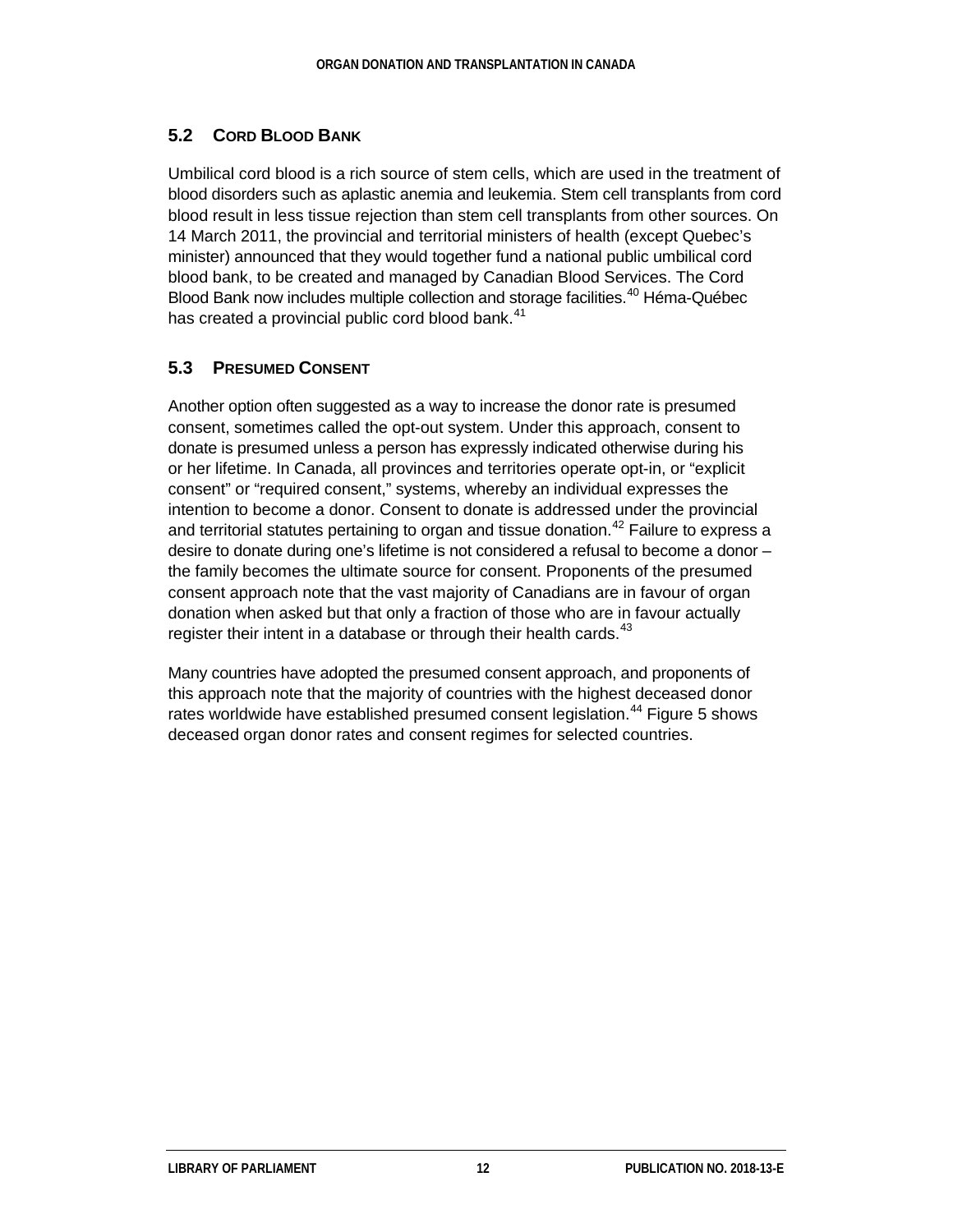

**Figure 5 – Deceased Organ Donor Rates (per million population), Consent Regimes and Number of Donors in Selected Countries, 2015**

Note: \* Explicit consent to donate organs is required in the United Kingdom, with the exception of Wales, which operates a presumed consent system.

Source: Figure prepared by the Library of Parliament using data obtained from Global Observatory on Donation and Transplantation, *[Organ Donation and Transplantation Activities,](http://www.transplant-observatory.org/2015-activity-data/) 2015*, September 2017.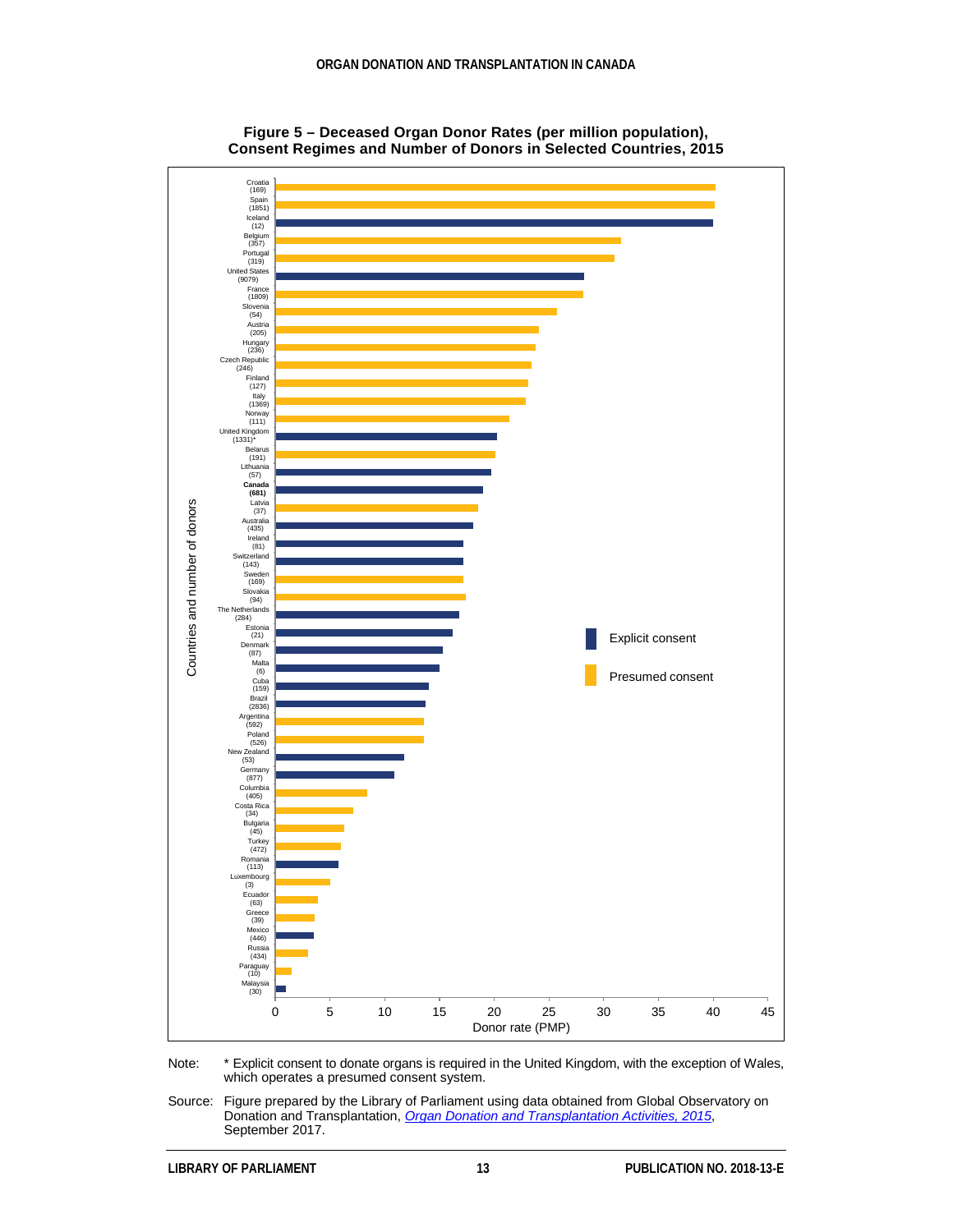At the same time, several countries with presumed consent regimes have donor rates that are lower than some countries that operate opt-in systems. For example, Poland and Sweden, which both have presumed consent legislation, report lower donor rates than Canada under its opt-in approaches. The United States, the United Kingdom and Ireland, which are among the countries with the highest donor rates, have opt-in systems. [45](#page-21-18)

A review of studies that compared donation rates before and after the introduction of legislation for presumed consent in three countries found that presumed consent "is associated with increased organ donation rates, even when other factors are accounted for." [46](#page-21-19) The review's authors noted, however, that there was little examination in the studies of any other changes taking place when the legislation was introduced, and that other factors, such as the availability of donors, the infrastructure of the transplantation service, investment in health care, and public attitudes to organ donation may all have played a role in determining donor rates.

This conclusion is supported by analyses of organ donor rates in both Spain and Brazil, which suggest that it was not the introduction of presumed consent legislation per se that brought about an increase in organ donor rates, but rather an increased investment in donation and transplantation infrastructure. Spain, which has had the highest organ donor rate worldwide for several years, did not realize an improvement in the organ donor rate despite its presumed consent system until the country invested in organ donation infrastructure.<sup>[47](#page-21-20)</sup> Brazil abolished its presumed consent law shortly after implementing presumed consent in the late 1990s, when it realized that without the added infrastructure, presumed consent would not produce additional organ donors.<sup>[48](#page-21-21)</sup>

Other countries have taken different approaches to rendering presumed consent more effective. Singapore, Israel and Chile, for example, have implemented policies whereby individuals who opt out as potential organ donors under their presumed consent systems are given lower priority should they need an organ transplant.<sup>[49](#page-21-22)</sup>

It has been reported that few countries that have presumed consent legislation actually enforce it.<sup>[50](#page-22-0)</sup> Rather, these jurisdictions have brought about improved organ donor rates by addressing family consent and donor identification and recruitment.<sup>[51](#page-22-1)</sup> Awareness campaigns that reinforce the need to voice one's intentions to family, as well as professional awareness and training programs that ensure donor identification and recruitment occur under a specific set of guidelines and policies, are some of the actions taken by high-performing countries to improve organ donor rates.

A 2012 article about the deceased donation process in 29 countries where explicit consent must be given and 25 countries operating presumed-consent systems observed that "deceased donation programs are complex, affected not only by law, administration and infrastructure but also ideology and values. It is improbable that any single strategy or approach will cause a marked improvement on deceased donation rates." <sup>[52](#page-22-2)</sup> The article asserts that the authority of next of kin must be factored into any decision to implement presumed consent.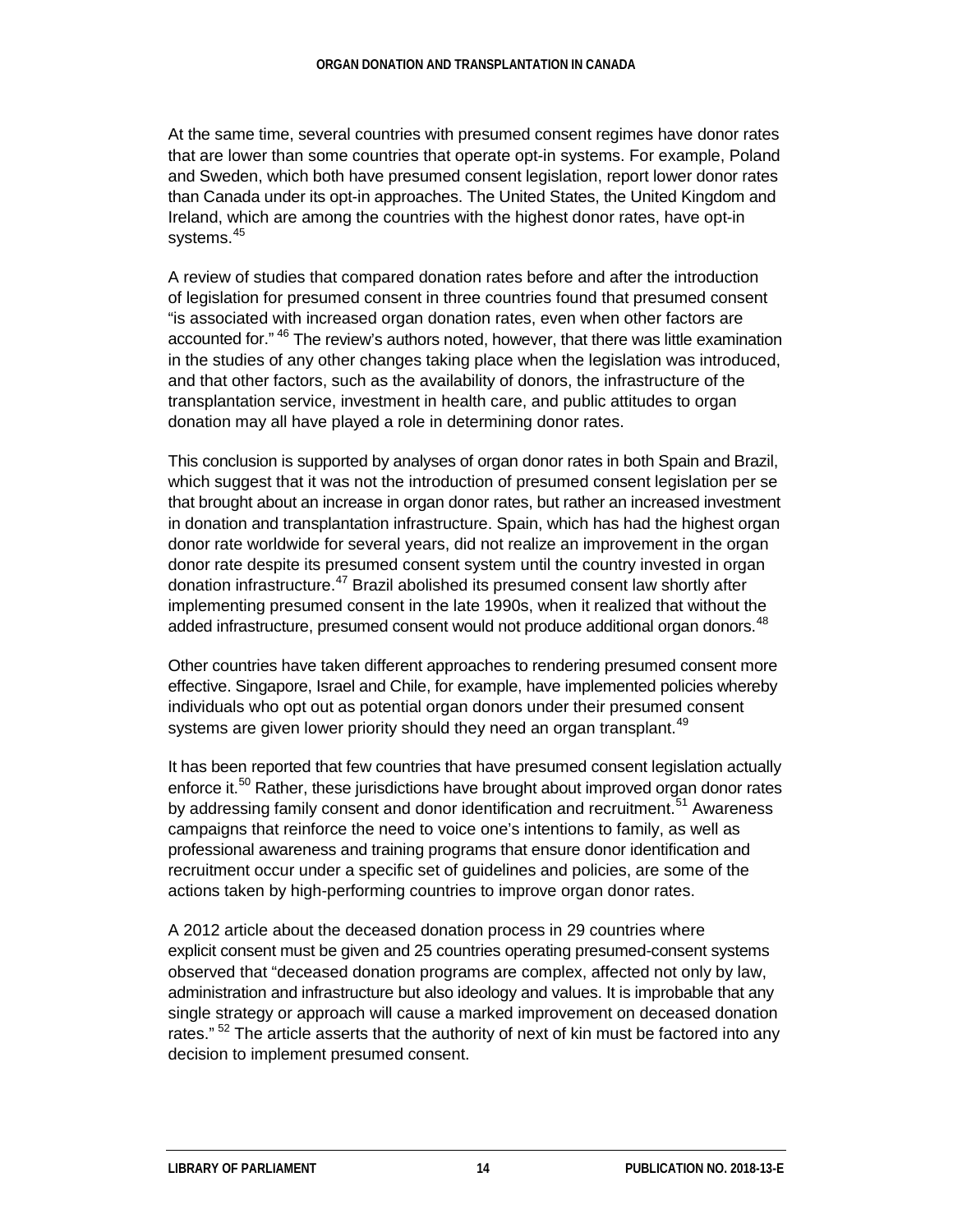#### **5.4 MANDATORY REFERRAL**

Mandatory referral (or required reporting) is the requirement that health care professionals report all brain deaths (and possibly cardiac deaths) or imminent deaths to their local organ procurement organization. With the exception of Saskatchewan and Newfoundland and Labrador, all provinces have implemented or are implementing some sort of mandatory referral system in an effort to boost donor rates.<sup>[53](#page-22-3)</sup>

### **5.5 PROFESSIONAL TRAINING IN DONOR RECRUITMENT**

In the past, health care professionals were not given specific training for recruiting organ donors. As a result, they may have felt reluctant to approach the families of potential donors and may not have been adequately informed about organ referral. Over the years, as organ donation and transplantation programs have evolved, specially trained organ donor coordinators and physicians have joined these programs. The coordinators are trained to identify potential donors and approach families for consent. The organ donor physicians are trained to improve donation practices, support donor care, and facilitate education and awareness, all in collaboration with the coordinators and the health care facility. British Columbia, Manitoba and Ontario have implemented donation physician programs, and many other provinces are in the process of developing such programs.<sup>[54](#page-22-4)</sup> Canadian Blood Services describes the inclusion of donation physicians as the "cornerstone" of Spain's successful organ donation and transplantation program.<sup>[55](#page-22-5)</sup>

### **5.6 MANDATORY DECLARATION**

Mandatory declaration (sometimes referred to as "required request") ties consent for organ donation to a regulated program, usually provincial health care coverage, for which every resident applies. This approach requires that, as part of the application process, individuals declare whether or not they consent to organ donation following death.

# **5.7 PUBLIC AWARENESS**

A key component of the national donation and transplantation strategy that was recommended in the 1999 reports of the House of Commons Standing Committee on Health and of Health Canada was the introduction of a national public awareness campaign. The aims of such a campaign would be to enable informed choice and to increase support for and participation in the donation and transplantation process.

To date, no national public awareness campaign has been launched in Canada, but many organ donation organizations, charities and advocacy groups have run campaigns to promote organ donation and transplantation. In addition, Canadian Blood Services, after assuming responsibility in 2008 for organ and tissue donation, held public dialogue sessions across Canada and continues to provide information kits on how to initiate and facilitate family discussions on organ donation.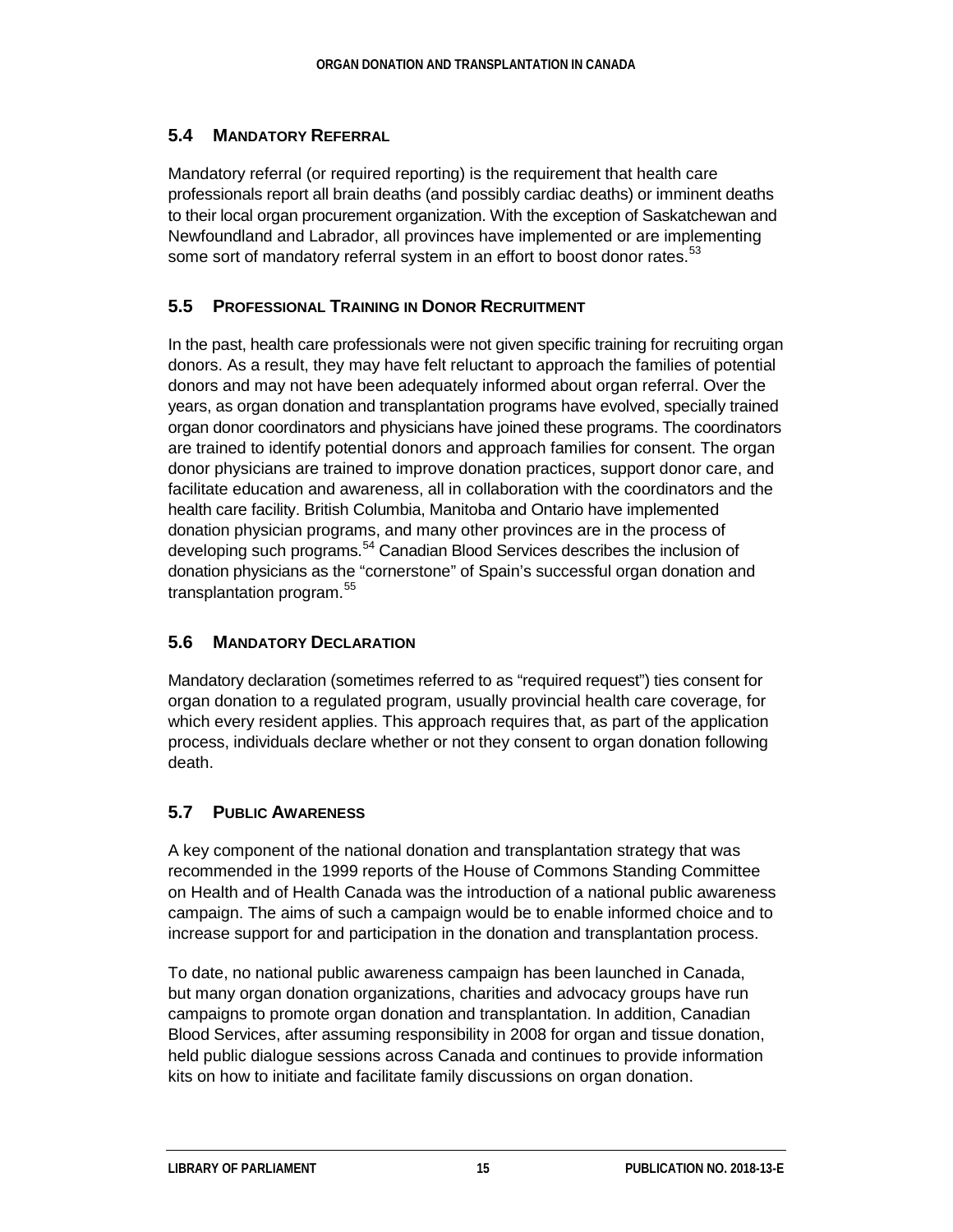# **6 CONCLUSION**

Canada's deceased organ donor rate has increased in recent years, thanks in large part to provincial efforts, such as the introduction of dedicated donation practitioners, required referral of potential donors, donation after circulatory determination of death, and improved recruitment of donors following cardiorespiratory death. However, the demand for organs still is not met, and Canadian organ donor rates lag behind those of many countries. While recruitment of living donors has been more successful, primarily for kidney donation but also for partial liver donation, the living organ donor rate has not risen significantly in the last 10 years.

Efforts to improve the donation and transplantation system increased after 2008, when responsibility for coordinating national efforts in organ donation and transplantation was transferred to Canadian Blood Services. Since that time, Canada has seen more transplant activity, thanks to the Kidney Paired Donor Program and the real-time transplant waiting lists through the Highly Sensitized Patient Registry and the National Organ Waitlist.

Debate continues in Canada and other countries about whether the introduction of a presumed consent regime, whereby consent to donate is presumed unless a person has expressly indicated otherwise during his or her lifetime, would increase organ donor rates. Many countries that have introduced such legislation have seen increases in donor rates, but generally only when concurrent investments in donation and transplantation infrastructure have also been made.

#### **NOTES**

1

- <span id="page-19-0"></span>This paper is the revised version of the publication of the same name by the same author: Sonya Norris, *Organ Donation and Transplantation in Canada*, Publication no. 2011-113-E, Parliamentary Information and Research Service, Library of Parliament, Ottawa, 21 November 2014.
- <span id="page-19-1"></span>1. House of Commons, Standing Committee on Health, *[Organ and Tissue Donation and](http://www.parl.gc.ca/HousePublications/Publication.aspx?DocId=1031593&Language=E&Mode=1&Parl=36&Ses=1)  [Transplantation: A Canadian Approach](http://www.parl.gc.ca/HousePublications/Publication.aspx?DocId=1031593&Language=E&Mode=1&Parl=36&Ses=1)*, 1<sup>st</sup> Session, 36<sup>th</sup> Parliament, April 1999; and National Coordinating Committee for Organ and Tissue Donation, Distribution and Transplantation, *[A Coordinated and Comprehensive Donation and Transplantation](http://www.hc-sc.gc.ca/dhp-mps/pubs/biolog/transplantation_e.html)  [Strategy for Canada](http://www.hc-sc.gc.ca/dhp-mps/pubs/biolog/transplantation_e.html)*.
- <span id="page-19-2"></span>2. Canadian Blood Services, ["Organ donation and transplantation streamlined in new](http://www.newswire.ca/en/story/218781/organ-donation-and-transplantation-streamlined-in-new-national-system-patient-donor-registries-and-35-million-in-new-funding-will-save-lives)  national system – Patient/donor registries and \$35 [million in new funding will save lives,](http://www.newswire.ca/en/story/218781/organ-donation-and-transplantation-streamlined-in-new-national-system-patient-donor-registries-and-35-million-in-new-funding-will-save-lives)" News release, *Cision*, 12 August 2008.
- <span id="page-19-3"></span>3. Please see the [Transplant Québec](http://www.transplantquebec.ca/en) website.
- <span id="page-19-4"></span>4. Brain death refers to the total cessation of brain function as manifested by the absence of consciousness, spontaneous movement, absence of spontaneous respiration and absence of all brain stem functions.
- <span id="page-19-5"></span>5. Canadian Organ Replacement Register [CORR] of the Canadian Institute for Health Information [CIHI], ["Annual Statistics on Organ Replacement in Canada: Dialysis,](https://secure.cihi.ca/free_products/corr_ar-snapshot-en.pdf)  [Transplantation and Donation, 2007](https://secure.cihi.ca/free_products/corr_ar-snapshot-en.pdf) to 2016," *CIHI Snapshot*, December 2017, p. 2.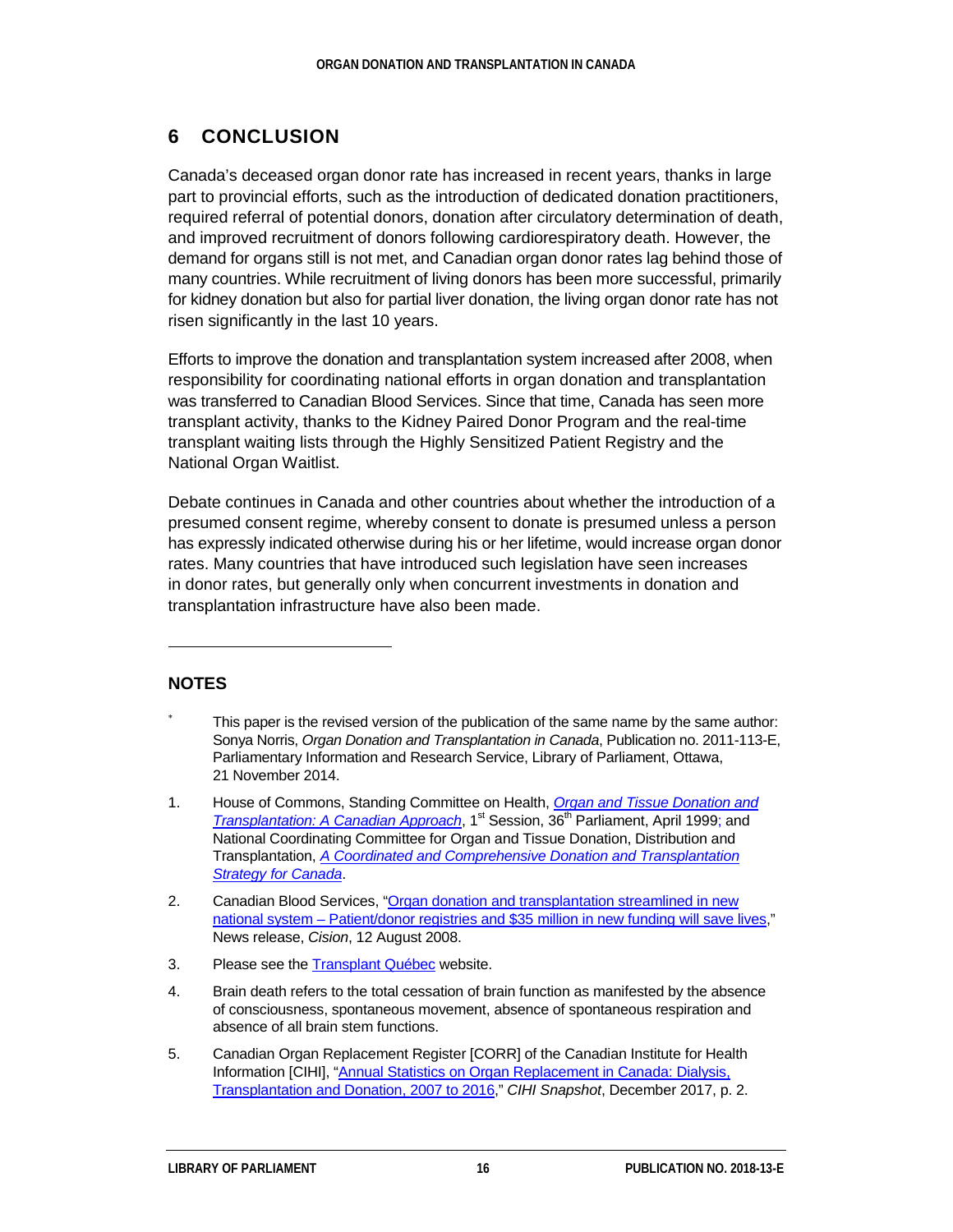- <span id="page-20-0"></span>6. CIHI, ["Organ donations continue to fall short of meeting demand,](https://www.cihi.ca/sites/default/files/corr_2015_mr_final_en.docx)" News release, 17 March 2016.
- <span id="page-20-1"></span>7. CIHI, "Table 2: Mean Number of Organs Transplanted per Deceased Donor by Age Group, Canada, 1999 to 2008," *[Organ Donor Activity in Canada, 1999](https://secure.cihi.ca/free_products/CORR_AiB_EN_20091222_rev20100106.pdf) to 2008*, "Analysis in Brief" series, 22 December 2009, p. 10.
- <span id="page-20-2"></span>8. CIHI CORR, "Table 4: Deceased Organ Donor, by Province/Region Identifying Donor, Canada (Number)," *[2012 E-Statistics Report On Transplants, Waiting Lists And Donors](https://www.cihi.ca/en/2012-e-statistics-report-on-transplants-waiting-lists-and-donors)*.
- <span id="page-20-3"></span>9. CIHI CORR, *[Canadian Organ Replacement Register Annual Report: Treatment of](https://secure.cihi.ca/free_products/2014_CORR_Annual_Report_EN.pdf)  [End-Stage Organ Failure in Canada, 2003](https://secure.cihi.ca/free_products/2014_CORR_Annual_Report_EN.pdf) to 2012*, 2014.
- <span id="page-20-4"></span>10. CIHI CORR, "Figure 23, Donor rate per million population, by donor source, Canada, 2007 to 2016," ["Treatment of End-Stage Organ Failure in Canada, Canadian Organ](https://www.cihi.ca/sites/default/files/document/corr_ar-donor-data-tables-en.xlsx)  [Replacement Register, 2007 to 2016: Data Tables, Donors,"](https://www.cihi.ca/sites/default/files/document/corr_ar-donor-data-tables-en.xlsx) *CORR Annual Statistics, 2007 to 2016*.
- <span id="page-20-5"></span>11. International Registry in Organ Donation and Transplantation, *Final [Numbers](http://www.irodat.org/img/database/pdf/IRODaT%20newletter%20Final%202016.pdf) 2016*, December 2017.
- <span id="page-20-6"></span>12. Ibid.
- <span id="page-20-7"></span>13. See World Health Organization, *Global [Glossary of Terms and Definitions on Donation](http://www.who.int/transplantation/activities/GlobalGlossaryonDonationTransplantation.pdf?ua=1)  [and Transplantation](http://www.who.int/transplantation/activities/GlobalGlossaryonDonationTransplantation.pdf?ua=1)*, November 2009; and United States, Organ Procurement and Transplantation Network, "Policy 1: Administrative Rules and Definitions," *[Policies](https://optn.transplant.hrsa.gov/media/1200/optn_policies.pdf)*.
- <span id="page-20-8"></span>14. CIHI, *[Deceased Organ Donor Potential in Canada](https://www.cihi.ca/web/resource/en/organdonorpotential_2014_en.pdf)*, December 2014, p. 18.
- <span id="page-20-9"></span>15. Vivek Rao et al., "*Effect of organ donation after circulatory determination of death* on [number of organ transplants from donors with neurologic determination of death,](http://www.cmaj.ca/content/189/38/E1206)" *CMAJ* [Canadian Medical Association Journal], Vol. 189, No. 38, 25 September 2017.
- <span id="page-20-10"></span>16. Sam D. Shemie et al., ["Donation after cardiocirculatory death in Canada,](http://www.cmaj.ca/content/175/8/S1)" *CMAJ*, Vol. 175, No. 8 (supplement), 10 October 2006.
- <span id="page-20-11"></span>17. CIHI CORR (December 2017).
- <span id="page-20-12"></span>18. CIHI (22 December 2009), p. 10.
- <span id="page-20-13"></span>19. **[United Network for Organ Sharing](http://www.unos.org/) [UNOS] originated in 1977 as the South-Eastern** Organ Procurement Foundation and developed the first computerized system for matching organs to recipients. In 1984, UNOS was incorporated as an independent, non-profit organization.
- <span id="page-20-14"></span>20. According to UNOS, "equity basis" refers to the principle that compatible transplant candidates have an equitable chance of receiving a transplant according to appropriate medical criteria. Candidates for deceased donor organs are prioritized for organ offers only on the basis of medical and logistical characteristics, not on personal/social/economic factors such as wealth, underlying cause of organ failure and celebrity status.
- <span id="page-20-15"></span>21. CIHI CORR (December 2017).
- <span id="page-20-16"></span>22. Health Canada, "Fact Sheet: Safety of Cells, Tissues and Organs (CTO) for Transplantation," News release, 28 January 2008.
- <span id="page-20-17"></span>23. *[Safety of Human Cells, Tissues and Organs for Transplantation Regulations](http://laws-lois.justice.gc.ca/eng/regulations/SOR-2007-118/page-1.html)*, SOR/2007-118. For other background information, see Government of Canada, *Cells, [Tissues and Organs](http://www.hc-sc.gc.ca/dhp-mps/compli-conform/info-prod/cell/index-eng.php)*.
- <span id="page-20-18"></span>24. BC Transplant, *[Register Your Decision!](https://register.transplant.bc.ca/)*
- <span id="page-20-19"></span>25. MyHealth.Alberta.ca, *[Alberta Organ and Tissue Donation Registry](https://myhealth.alberta.ca/Pages/OTDRHome.aspx)*.
- <span id="page-20-20"></span>26. Canadian Transplant Society, *[Saskatchewan Organ and Tissue donation](http://www.cantransplant.ca/saskatchewan-organ-donation.php)*.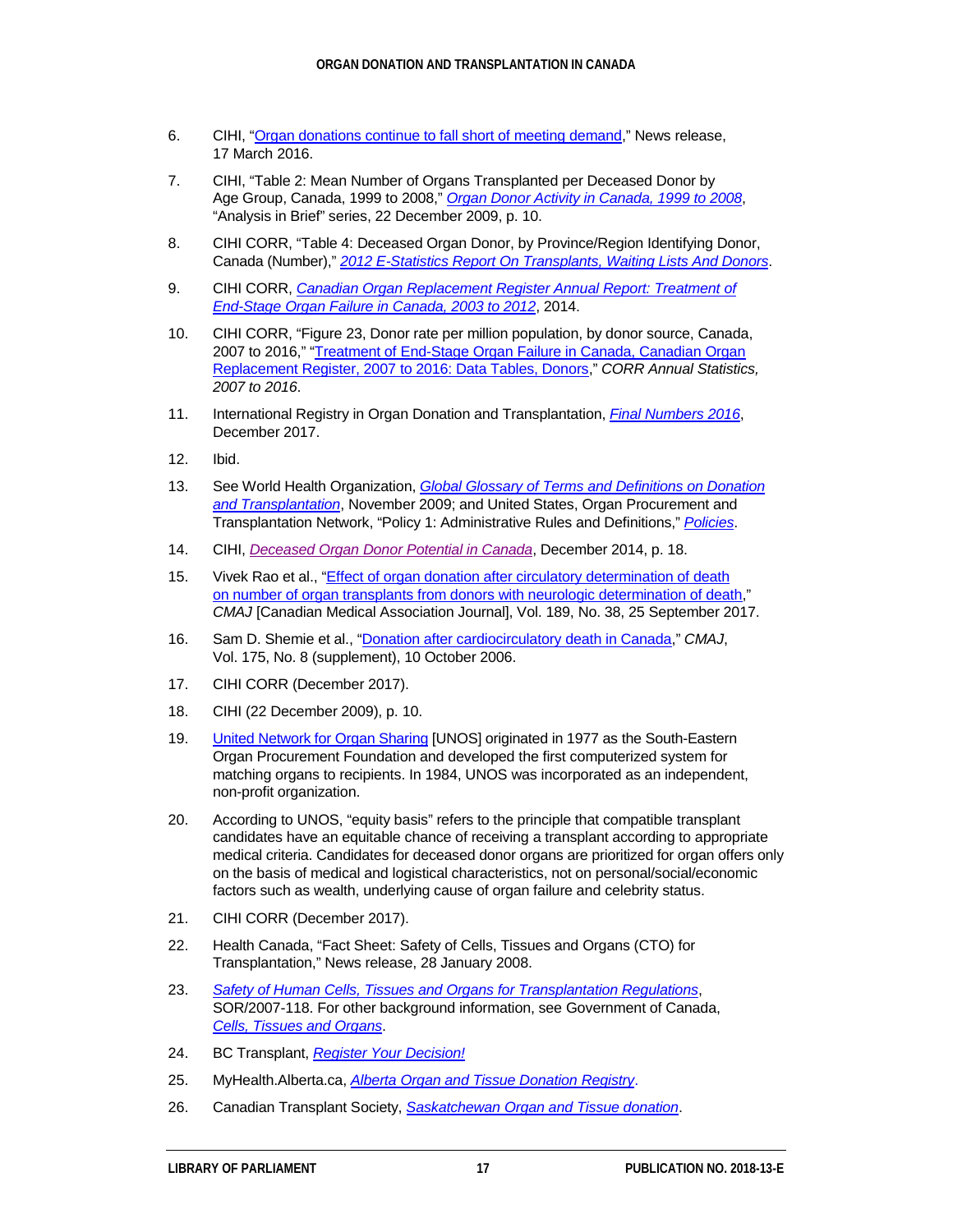- <span id="page-21-0"></span>27. Winnipeg Regional Health Authority, *[Sign Up for Life.ca](https://www.signupforlife.ca/)*.
- <span id="page-21-1"></span>28. Trillium Gift of Life Network, *[BeADonor.ca](https://beadonor.ca/)*.
- <span id="page-21-2"></span>29. Santé et Services sociaux Québec, *[Signez don!](http://www.signezdon.gouv.qc.ca/index.php?accueil-sansjs-en)*
- <span id="page-21-3"></span>30. Nova Scotia, Department of Health and Wellness, *[Organ and Tissue Donation](http://www.novascotia.ca/dhw/msi/docs/MSI-Organ-Tissue-Donation-Form.pdf) – [Giving](http://www.novascotia.ca/dhw/msi/docs/MSI-Organ-Tissue-Donation-Form.pdf) Life*.
- <span id="page-21-4"></span>31. Prince Edward Island, *[Register as an Organ and/or Tissue Donor](https://www.princeedwardisland.ca/en/service/register-organ-andor-tissue-donor)*.
- <span id="page-21-5"></span>32. Newfoundland and Labrador, Department of Health and Community Services, "Medical [Care Plan \(MCP\),"](http://www.health.gov.nl.ca/health/forms/index.html#3) *Forms and Applications*.
- <span id="page-21-6"></span>33. Yukon, Health and Social Services, *[Organ donation program](http://www.hss.gov.yk.ca/organdonation.php)*.
- <span id="page-21-7"></span>34. This information was obtained from the [UNOS](http://www.unos.org/) and the U.S. [Department of Health](http://optn.transplant.hrsa.gov/)  and [Human Services Organ Procurement and Transplantation Network](http://optn.transplant.hrsa.gov/) websites.
- <span id="page-21-8"></span>35. Canadian Blood Services, *[Kidney Paired Donation \(KPD\) Program](https://professionaleducation.blood.ca/en/organs-and-tissues/programs-and-services/kidney-paired-donation-kpd-program)*.
- <span id="page-21-9"></span>36. Canadian Blood Services, *[National Organ Waitlist \(NOW\)](https://professionaleducation.blood.ca/en/organs-tissues/program-overview/national-organ-waitlist-now)*.
- <span id="page-21-10"></span>37. Canadian Blood Services, *[Highly Sensitized Patient \(HSP\) Program](https://professionaleducation.blood.ca/en/organs-tissues/program-overview/highly-sensitized-patient-hsp-program)*.
- <span id="page-21-11"></span>38. Héma-Québec, *[Stem cell](https://www.hema-quebec.qc.ca/cellules-souches/index.en.html)*s.
- <span id="page-21-12"></span>39. Canadian Blood Services, ["International marrow registries together reach 25](https://blood.ca/en/media/international-marrow-registries-together-reach-25-million-donor-milestone) million donor [milestone,](https://blood.ca/en/media/international-marrow-registries-together-reach-25-million-donor-milestone)" News release, 23 March 2015.
- <span id="page-21-13"></span>40. Canadian Blood Services, ["Canadian Blood Services' Cord Blood Bank is now officially](https://blood.ca/en/media/canadian-blood-services-cord-blood-bank-is-now-officially-launched)  [launched,](https://blood.ca/en/media/canadian-blood-services-cord-blood-bank-is-now-officially-launched)" News release, 25 June 2015.
- <span id="page-21-14"></span>41. Héma-Québec, *[Umbilical Cord Blood Donation](https://www.hema-quebec.qc.ca/cellules-souches/don-sang-cordon-ombilical/index.en.html)*.
- <span id="page-21-15"></span>42. British Columbia, *[Human Tissue Gift Act](http://www.bclaws.ca/EPLibraries/bclaws_new/document/ID/freeside/00_96211_01)*, R.S.B.C. 1996, c. 211; Alberta, *[Human Tissue](http://www.qp.alberta.ca/1266.cfm?page=h14p5.cfm&leg_type=Acts&isbncln=9780779743605&display=html)  [and Organ Donation Act](http://www.qp.alberta.ca/1266.cfm?page=h14p5.cfm&leg_type=Acts&isbncln=9780779743605&display=html)*, S.A. 2006, c. H-14.5; Saskatchewan, *[The Human Tissue](http://www.qp.gov.sk.ca/documents/English/Statutes/Statutes/H15.pdf)  [Gift](http://www.qp.gov.sk.ca/documents/English/Statutes/Statutes/H15.pdf) Act*, R.S.S. 1978, c. H-15; Manitoba, *[The Human Tissue Gift Act](https://web2.gov.mb.ca/laws/statutes/ccsm/h180e.php)*, C.C.S.M. 1987, c. H180; Ontario, *[Trillium Gift of Life Network Act](http://www.canlii.org/en/on/laws/stat/rso-1990-c-h20/latest/rso-1990-c-h20.html)*, R.S.O. 1990, c. H.20; Quebec, *Civil [Code of Québec](http://legisquebec.gouv.qc.ca/en/showdoc/cs/CCQ-1991)*, c. CCQ-1991, art. 25; New Brunswick, *[Human Tissue Gift Act](http://laws.gnb.ca/en/showdoc/cs/2014-c.113)*, R.S.N.B. 2014, c. 113; Nova Scotia, *[Human Tissue Gift Act](http://www.canlii.org/en/ns/laws/stat/rsns-1989-c-215/latest/rsns-1989-c-215.html)*, R.S.N.S. 1989, c. 215; Prince Edward Island, *[Human Tissue Donation Act](https://www.princeedwardisland.ca/sites/default/files/legislation/H-12-1-Human%20Tissue%20Donation%20Act.pdf)*, R.S.P.E.I. 2011, c. H-12.1; Newfoundland and Labrador, *[Human Tissue Act](http://www.canlii.org/en/nl/laws/stat/rsnl-1990-c-h-15/latest/rsnl-1990-c-h-15.html)*, R.S.N.L. 1990, c. H-15; Yukon, *[Human Tissue Gift Act](http://www.gov.yk.ca/legislation/acts/hutigi.pdf)*, R.S.Y. 2002, c. 117; Northwest Territories, *[Human Tissue Donation Act](https://www.justice.gov.nt.ca/en/files/legislation/human-tissue-donation/human-tissue-donation.a.pdf?t1439301450971)*, S.N.W.T. 2014, c. 30; and Nunavut, *[Consolidation of Human Tissue Act](https://www.nunavutlegislation.ca/en/download/file/fid/11119)*, R.S.N.W.T. 1988, c. H-6.
- <span id="page-21-16"></span>43. [Canadian Transplant Society,](http://www.cantransplant.ca/home/) "Facts."
- <span id="page-21-17"></span>44. Sonya Norris, *[Consent for Organ Donation in Canada](https://hillnotes.ca/2018/01/23/consent-for-organ-donation-in-canada/)*, HillNotes, Library of Parliament, 23 January 2018.
- <span id="page-21-18"></span>45. Global Observatory on Donation and Transplantation, "Donation from deceased persons. Absolute numbers and rates (pmp). 2015," *[Organ Donation and Transplantation](http://www.transplant-observatory.org/2015-activity-data/)  [Activities,](http://www.transplant-observatory.org/2015-activity-data/) 2015*, Slide 9.
- <span id="page-21-19"></span>46. Amber Rithalia et al., "Impact of presumed consent for organ donation on donation rates: [a systematic review,](http://www.bmj.com/content/bmj/338/bmj.a3162.full.pdf)" *BMJ* [British Medical Journal], Vol. 338, 2009, p. 7.
- <span id="page-21-20"></span>47. R. Matesanz et al., "How Spain Reached 40 Deceased Organ Donors per Million Population," *American Journal of Transplantation*, Vol. 17, No. 6, June 2017.
- <span id="page-21-21"></span>48. Claudio Csillag, ["Brazil abolishes 'presumed consent' in organ donation,](https://ac.els-cdn.com/S0140673605607672/1-s2.0-S0140673605607672-main.pdf?_tid=5bc1da9e-bd77-11e7-a18d-00000aacb362&acdnat=1509370780_e2ede057b2061c2ab336d509e1210d39)" *The Lancet*, Vol. 352, Issue 9137, 24 October 1998.
- <span id="page-21-22"></span>49. Alejandra Zúñiga-Fajuri, ["Increasing organ donation by presumed consent and allocation](http://www.who.int/bulletin/volumes/93/3/14-139535/en/)  [priority: Chile,](http://www.who.int/bulletin/volumes/93/3/14-139535/en/)" *Bulletin of the World Health Organization*, Vol. 93, No. 3, March 2015.